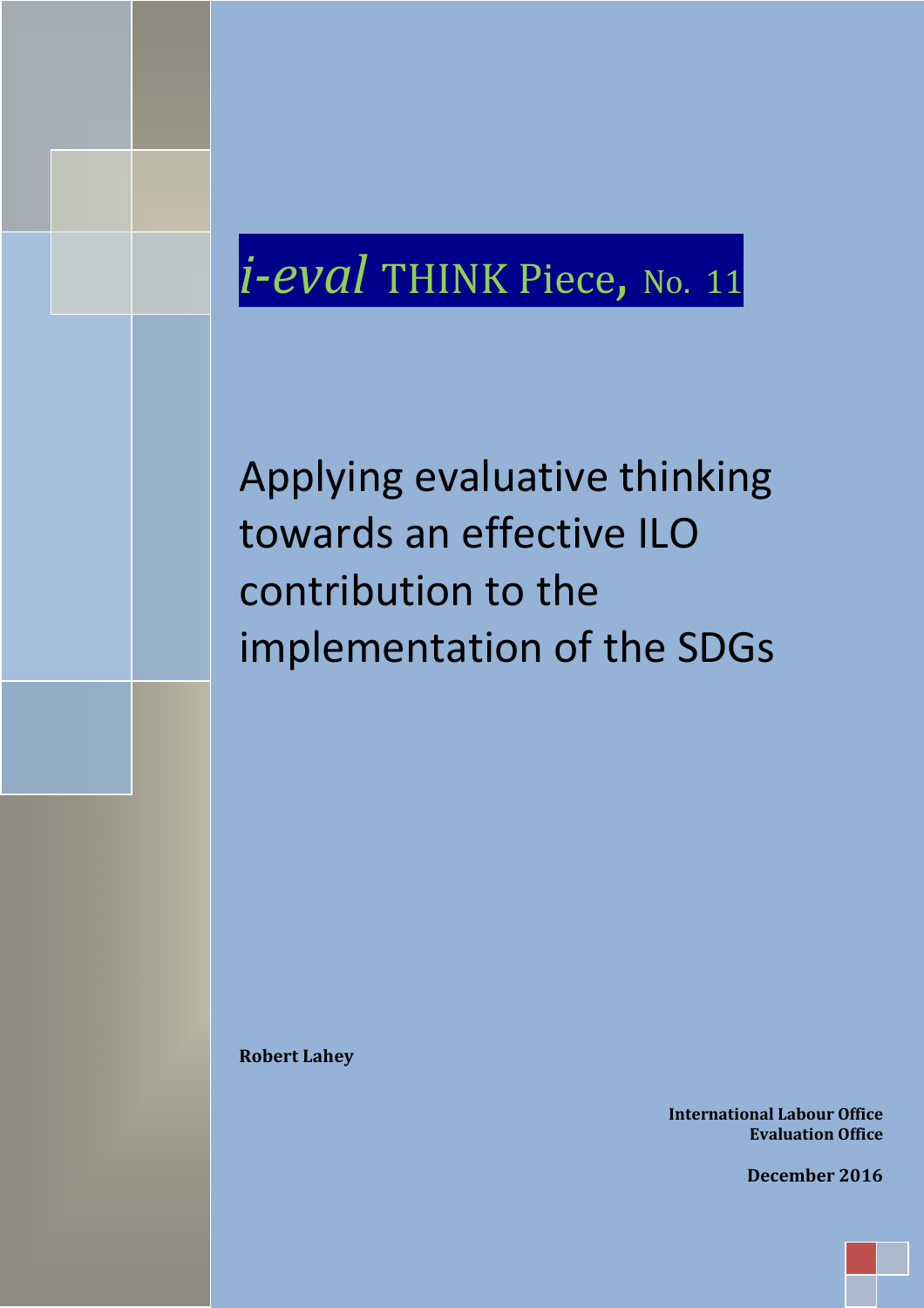## Applying evaluative thinking towards an effective ILO contribution to the implementation of the SDGs

By Robert Lahey

December 2016

The responsibility for opinions expressed in this document rests solely with the authors. The publication does not constitute an endorsement by the International Labour Organization.

This document has not been subject to professional editing.

International Labour Office Evaluation Office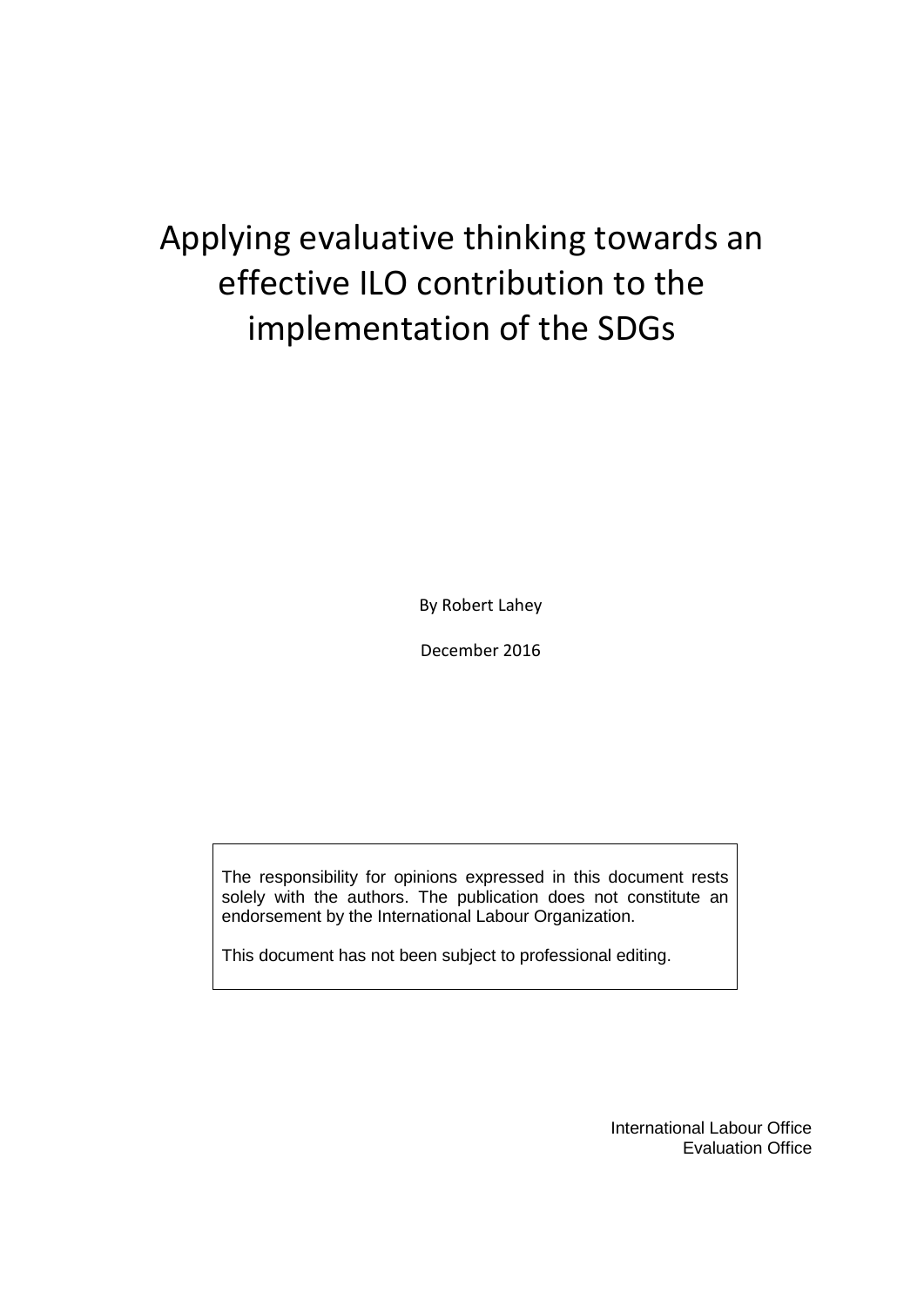## **Table of Contents**

| A.              | UN adoption of 2030 Agenda for Sustainable Development - Broad and                     |  |
|-----------------|----------------------------------------------------------------------------------------|--|
|                 |                                                                                        |  |
| В.              | Clarifying where and how the SDGs might affect the business of the ILO  3              |  |
| $\mathcal{C}$ . | A need to sort out the relationship between ILO Outcomes, SDG targets,                 |  |
|                 | indicators and data/information needed for monitoring, and what the ILO will           |  |
|                 |                                                                                        |  |
| D.              | Many challenges at the country level - for the ILO, UN system and individual           |  |
|                 |                                                                                        |  |
| E.              | A need to establish a suitable format and mechanisms for reporting on ILO's            |  |
|                 |                                                                                        |  |
| F.              | SDG focus on statistics and indicators is not enough - evaluative thinking is          |  |
|                 | indispensable for understanding the complexity of the SDGs, their achievement          |  |
|                 |                                                                                        |  |
|                 |                                                                                        |  |
|                 | 3. A Strategy for using evaluative thinking and adaptive management for supporting the |  |
|                 |                                                                                        |  |
| G.              |                                                                                        |  |
| Н.              |                                                                                        |  |
| I.              | 'Points of Intervention/evaluative support along SDG/DW Implementation                 |  |
|                 |                                                                                        |  |
|                 |                                                                                        |  |
| J.              | 'Nature of evaluative support to challenges faced by ILO in SDG/DW                     |  |
|                 |                                                                                        |  |
|                 |                                                                                        |  |
|                 |                                                                                        |  |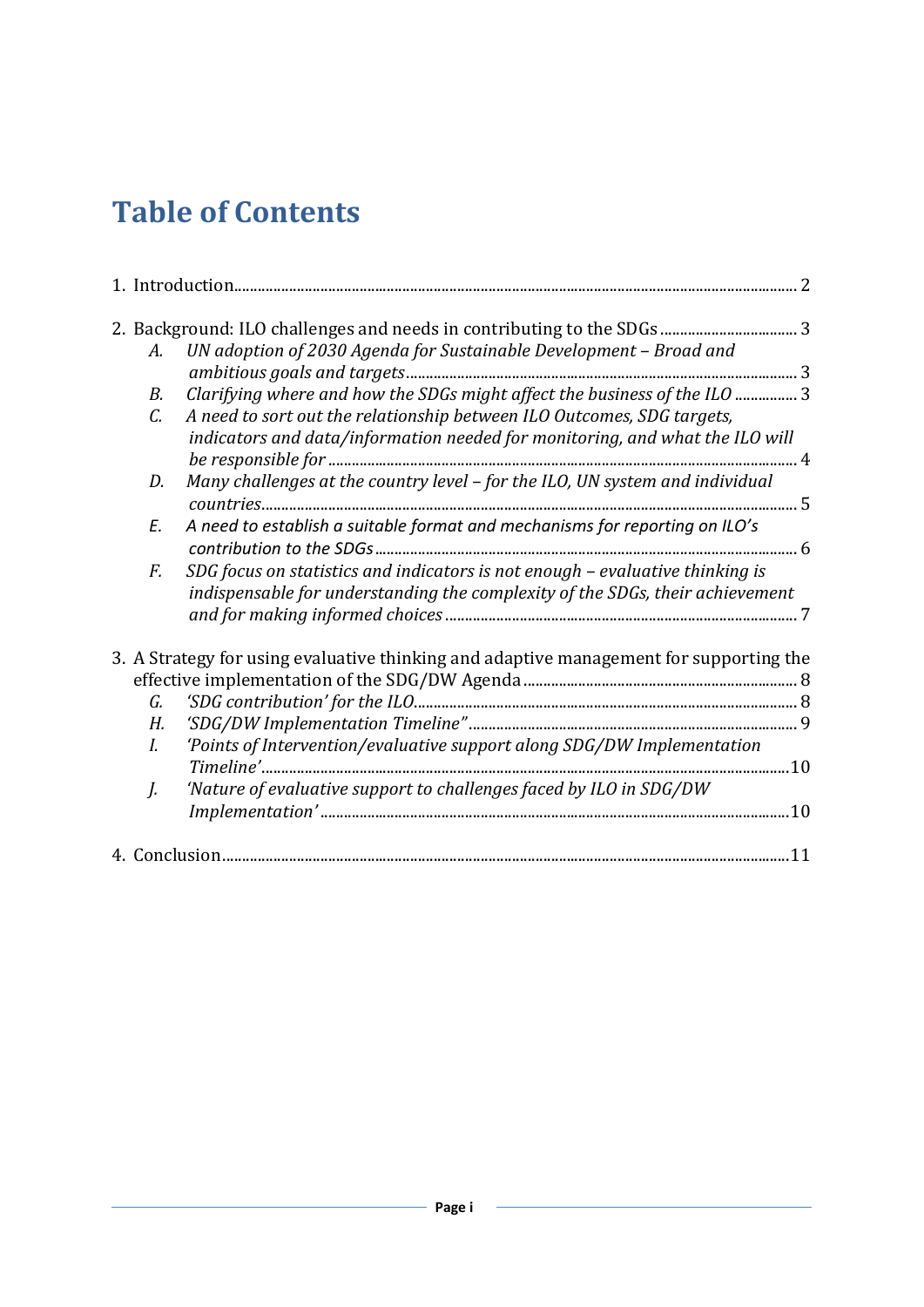#### **Abstract**

*The introduction of the Sustainable Development Goals (SDGs) has meant that the ILO is having to look both inward and outward as it works to optimize its contribution to the SDGs through the Decent Work (DW) Agenda. It will not be 'business as usual' for ILO officials in going forward. But, there are many challenges to be faced with SDG implementation. Evaluative thinking, involving all ILO officials and not just Evaluators, offers a useful way to help identify where and how officials might make necessary interventions to deal directly with particular challenges. Coupled with a philosophy of adaptive management that would both recognize and alter course when change was needed, the approach aims to ensure the effective implementation of the SDGs.*

## <span id="page-3-0"></span>**1. Introduction**

- 1. This Think Piece<sup>1</sup> draws on the results of an evaluative diagnostic<sup>2</sup> intended to identify the various ways that the I[LO](#page-3-1) can contribute, either directly or indirectly, [in](#page-3-2) the most optimal way to the sustainable development goals (SDGs) of the 2030 Agenda for Sustainable Development.
- 2. The paper presents a broad framework for identifying where and how ILO managers (and not simply trained evaluators) might employ evaluative thinking and adaptive management to support the effective implementation of the SDG in the DW agenda. In so doing, the paper points to key areas of need that might challenge ILO managers in implementing the SDGs and, for each, identifies a possible strategy or action steps and interventions that could be taken to support ILO's contribution to the SDGs.
- 3. For ease of reference, section 2 provides a brief background on the various challenges that the ILO faces as it sets about to support the SDGs in a Decent Work (DW) context. Section 3 reflects on these challenges, identifying where along the SDG/DW implementation timeline they would be expected to occur and, at each point, identifies items that need to be addressed. Then, for each, the paper outlines specific activities reflective of evaluation practice and evaluative thinking that could be employed by ILO officials to deal with the respective area of challenge. The term "SDG/DW" used throughout the paper is referring to a generic connection, link or interface between the SDGs and the DW agenda, depending on context, role or link between the SDGs and the DW agenda in furthering their respective implementation.

<span id="page-3-1"></span> $1$  This Think Piece was prepared by Robert Lahey, an independent external consultant to the ILO who was the founding head of Canada's Centre of Excellence for Evaluation and, over the past dozen years has served as an advisor to international agencies and governments on building results-based monitoring and evaluation capacity at program, organizational and national levels.

<span id="page-3-2"></span><sup>&</sup>lt;sup>2</sup> The diagnostic was commissioned by ILO Evaluation Office (EVAL) over April-June 2016 and consisted of a desk review, consultations with international experts as well as on-site consultations with some 28 ILO officials in Geneva over April 11-15, 2016. An Internal ILO Evaluation Office paper on "Evaluation and the Sustainable Development Goals (SDGs)- The Implications of the SDGs on ILO's Results Framework – remarks from an evaluative perspective" was produced in June 2016 and used for internal advocacy and consultation purposes.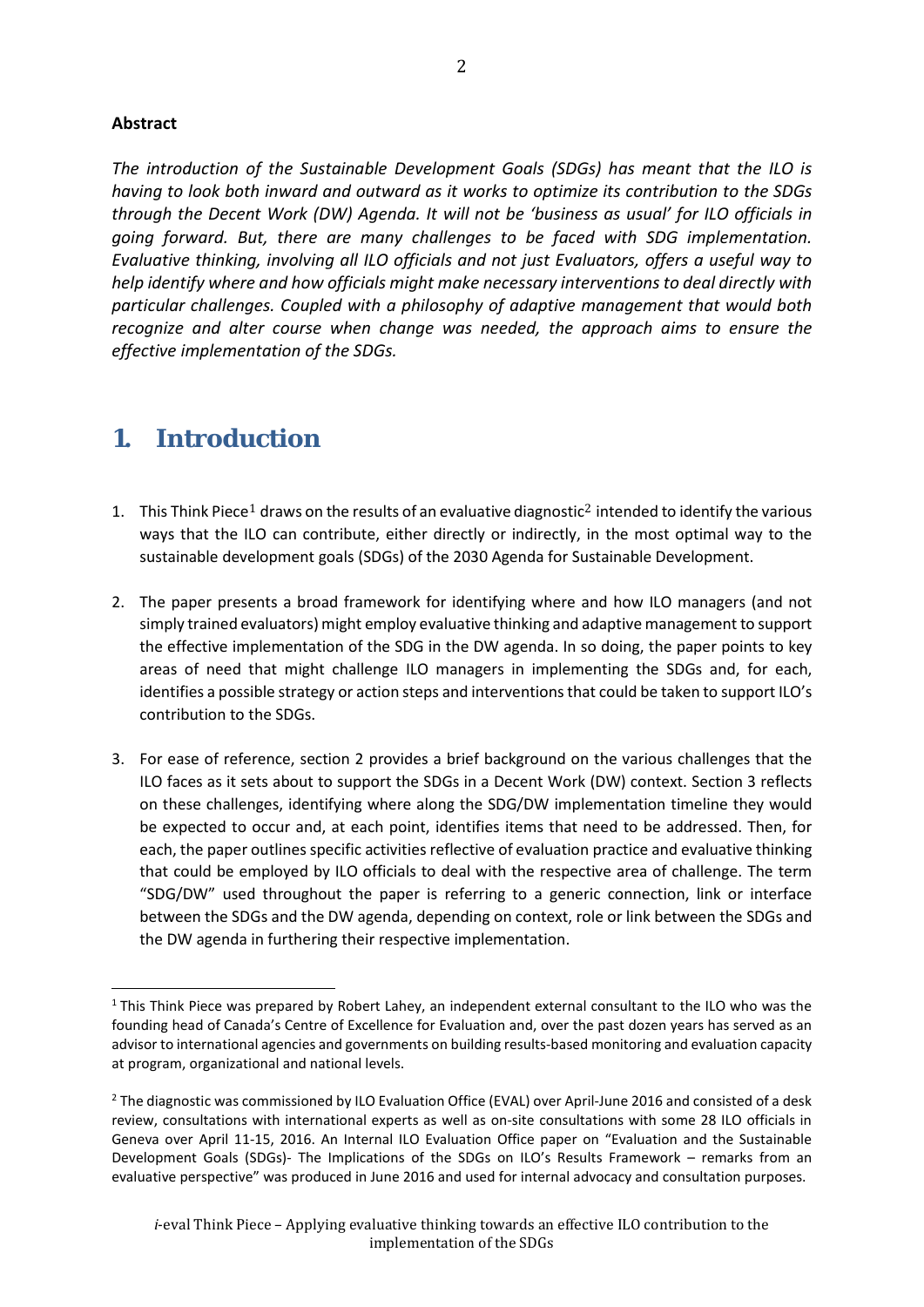## <span id="page-4-0"></span>**2. Background: ILO challenges and needs in contributing to the SDGs**

## <span id="page-4-1"></span>*A. UN adoption of 2030 Agenda for Sustainable Development – Broad and ambitious goals and targets*

- 4. Like every UN agency, the ILO is having to determine where and how the implementation of the SDGs will impact its business. In essence, for ILO operations, this means:
	- A need to identify which of the 17 SDGs and associated 169 targets are relevant to the business of the ILO;
	- A determination of how ILO operations, both global and country-level, will be impacted;
	- Re-visiting the needs of national constituents, given increased expectations of SDG implementation; and
	- Recognition that new international partners/other UN agencies may be implicated in the SDG/DW Agenda and the contribution of DW to SDGs.
- 5. From a technical perspective, it also requires an assessment of the indicators that have been identified for each of the relevant targets and determination of whether new information needs to be collected as part of the monitoring process for management oversight, accountability and reporting purposes. Beyond the global indicator framework, more clarification is needed about the use of evaluation to provide a depth of information and analysis so that reporting and decision-making is truly 'evidence-based'. **Chart 1** below outlines some of the broader considerations that the ILO must deal with in determining how best to contribute to the SDGs through the DW Agenda.

## <span id="page-4-2"></span>*B. Clarifying where and how the SDGs might affect the business of the ILO*

- 6. It is expected that SDG implementation will be an iterative process, as more experience is gained and feedback via monitoring and evaluation received from operations at HQ, regional and country levels $3$ .
- 7. From an operational perspective, clarification on how the SDGs intersect with the business of the ILO and what impact this might have across all parts of the agency is critical. Such an analysis needs to make a determination of whether or not (and, if so, how) this will impact operational assumptions that underlie each of the ILO interventions – at both a global and country level.

<span id="page-4-3"></span><sup>&</sup>lt;sup>3</sup> The 'ILO Implementation Plan' for SDG implementation, issued on February 19, 2016, is described as a "first version". See paragraphs 11-12.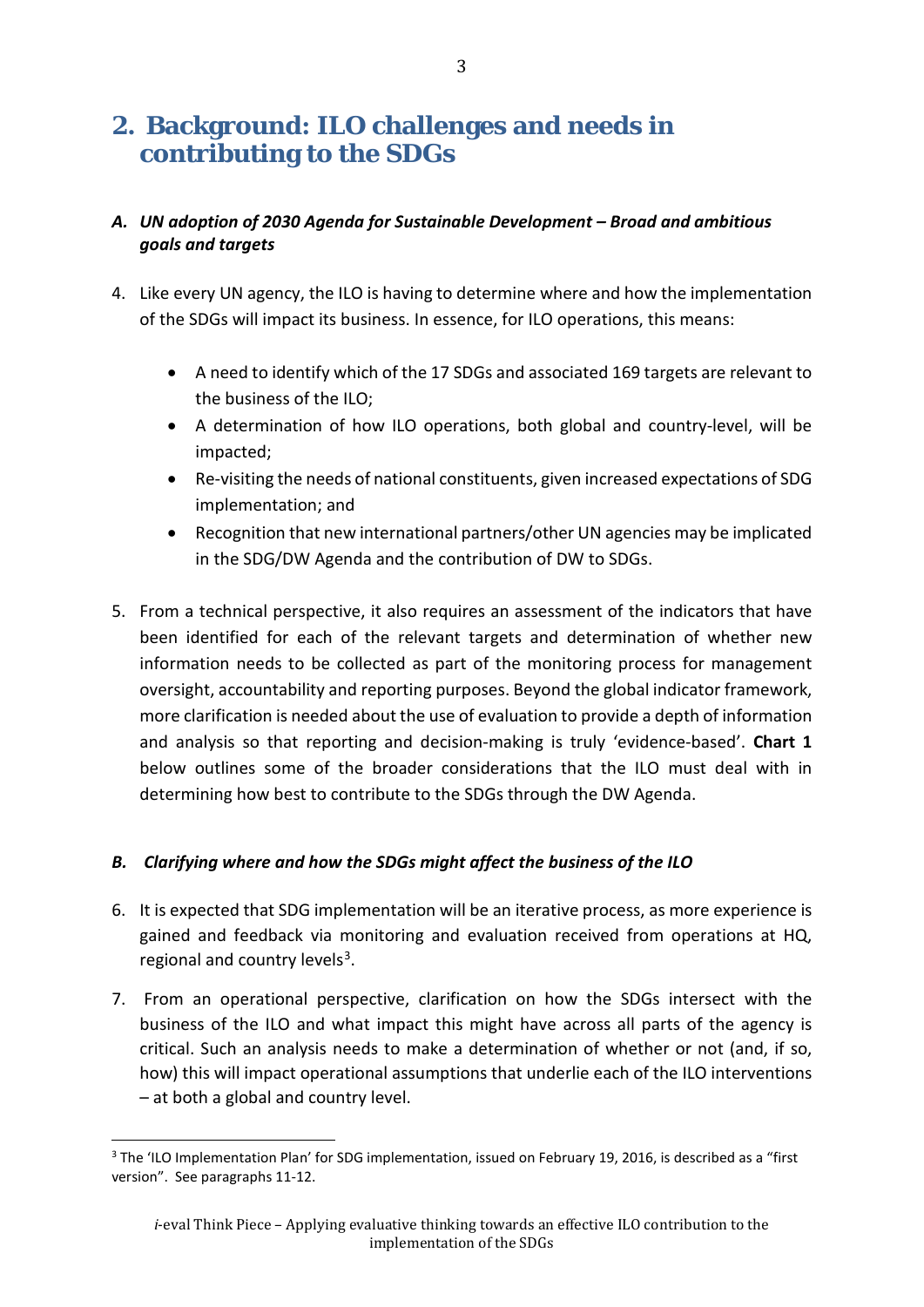8. Additionally, at a corporate level, the ILO will need to know how the SDGs relate to the ten ILO Policy Outcomes in the ILO's Biennial Programme and Budget. Preliminary evidence would suggest that the SDGs may broaden the '*reach*' (or intended beneficiaries) of ILO expectations and, presumably, go beyond the traditional scope of ILO interventions in particular areas.[4](#page-5-1)



### <span id="page-5-0"></span>*C. A need to sort out the relationship between ILO Outcomes, SDG targets, indicators and data/information needed for monitoring, and what the ILO will be responsible for*

9. It has been recognized by the group tasked with global indicator development, the Inter-Agency and Expert Group on SDG indicators (IAEG-SDGs), that: the indicators do not necessarily cover all aspects of the SDGs and the associated targets<sup>[5](#page-5-2)</sup>; data for several SDG targets remain unavailable; targets are not always quantified; and, there is a need to address the capacity gaps in member States in order to better inform the measurement of SDG progress.

<span id="page-5-1"></span><sup>4</sup> This would seem to be the case for how Policy Outcome 8 ('Unacceptable forms of work') may be mapped against the relevant SDG goals and targets # 8.7 and # 16.2.

<span id="page-5-2"></span><sup>5</sup> For example, for ILO Policy Outcome (PO) 8, the one indicator identified as relevant to 'the world of work' (Indicator # 8.7.1) does not measure the full scope of SDG target 8.7, nor does it cover off the full scope of PO 8.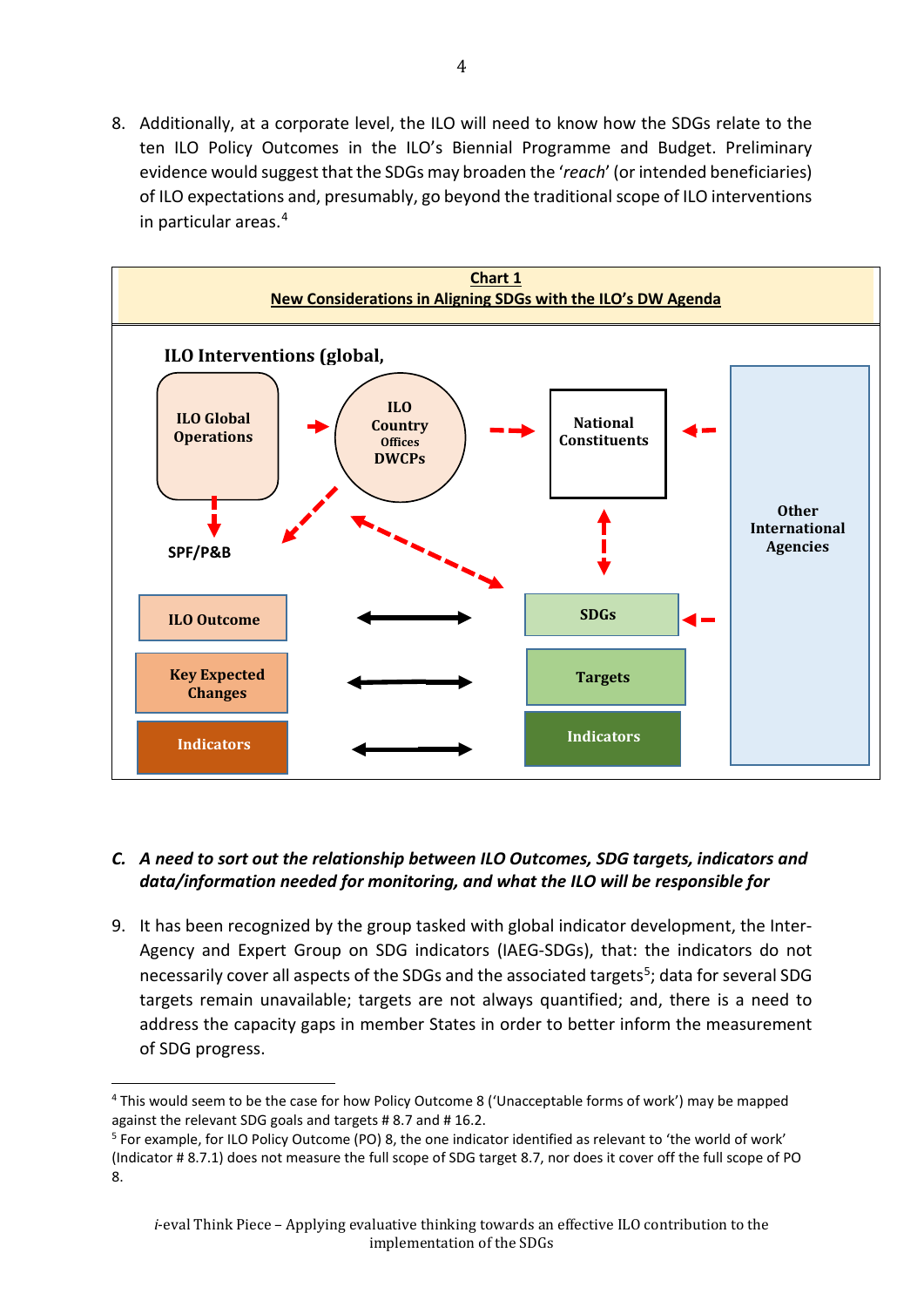- 10. To address the issues of indicators, data needs and measurement strategy, including accountability for measurement and analysis, it would be important for the ILO to look at how this would work for each Policy Outcome, starting with a detailed examination of the business of the ILO and not simply looking at "the linking with specific SDG indicators".
- 11. This will require a review of and where they do not exist, development of the 'theories of change<sup>' [6](#page-6-1)</sup> at all levels of ILO intervention – global; country (DWCP); and level of programmes, policies and interventions. This amounts to a front-end analysis of SDG/DW connections so as to gain an understanding and agreement on interventions, their logic and why they are expected to work. In the process, this will also necessitate a review of the measures of 'success' that will now be reflective of a revised/updated theory of change for the SDG/DW integrated Agenda.
- 12. This is important to help ensure ILO managers have the capability to monitor their programmes for the purpose of ongoing and adaptive management and, that the ILO can make a determination that their interventions are having an impact and are contributing to SDG progress.

### <span id="page-6-0"></span>*D. Many challenges at the country level – for the ILO, UN system and individual countries*

- 13. It is widely recognized by development partnersthat there are several challenges that will be faced at the country level, given the assumptions and expectations that have been built into SDG implementation. It is assumed that country data will be sufficiently robust and timely as to be able to populate relevant SDG indicators. Also, that there will be sufficient country capacity for analysis and the conduct of country-led systematic 'follow-up and review'/evaluation. The reality though is that, for many countries, one or both of these assumptions would not hold at this time.
- 14. Additional complexities/challenges may result from limited standardization across countries in their monitoring and evaluation regimes – indicators to monitor will be selected by the national government and evaluations will be voluntary. This could make rolling up to an aggregate regional or global level extremely difficult.
- 15. In order to support *sustainable* monitoring and evaluation capacity in countries, it is critical that UN agencies recall the 'new paradigm' associated with National Evaluation Capacity Development (NECD) – that is, supporting countries in the building of national monitoring and evaluation capacity for the primary purpose of country-led development. Simply working to develop a capacity to monitor a few SDG-related indicators will not be sufficient for the long-term. But, there is no 'quick fix', as international experience has

<span id="page-6-1"></span> $6$  A Theory of Change is an important tool in an RBM management system, providing a structured framework that can serve many useful purposes for ILO managers in dealing with the SDGs in a Decent Work context.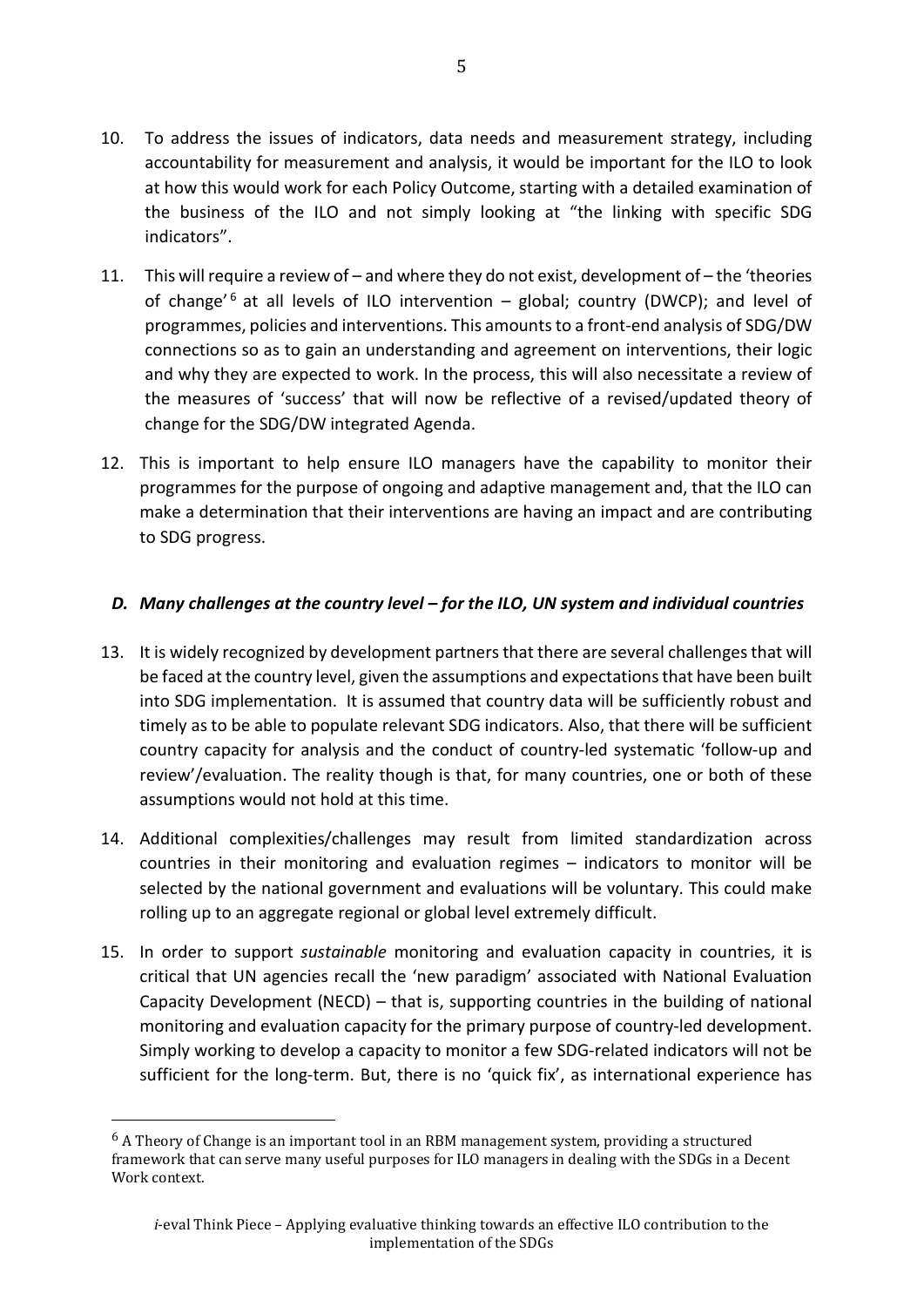shown that national monitoring and evaluation (M&E) capacity building is a long-term and iterative process.

16. In addition to the capacity challenges faced by many individual countries, ILO Country Offices also face many challenges associated with SDG implementation, largely due to lack of resources and potentially the unknown associated with the DW contribution to the SDGs. For monitoring purposes, if other UN agencies are taking the lead on indicator development, care will need to be taken to ensure that ILO-related indicators get developed.

## <span id="page-7-0"></span>*E. A need to establish a suitable format and mechanisms for reporting on ILO's contribution to the SDGs*

- 17. While UN-level mechanisms for monitoring and reporting are still being discussed, it has been determined that a high-level political forum will receive an annual progress report on the SDGs prepared in cooperation with the UN system, based on the global indicator framework<sup>[7](#page-7-1)</sup>.
- 18. For the ILO (indeed, every agency) there is a need for two types of reporting: (i) reporting to demonstrate the contribution, impacts and effects of ILO interventions; and (ii) reporting to serve management-oriented needs - progress on implementation of the SDGs as per the ILO Implementation Plan. With the high priority being put on the 2030 Agenda, it will be important for every agency to be able to show where and how it has contributed to progress on the SDGs.
- 19. Attributing change to ILO interventions could though become more difficult as more international partners are implicated in the DW agenda, via the SDG entry point. Issues of agency contribution could easily become blurred and, at its worst, fear of 'mandate creep'. It will therefore be important for the ILO to be able to substantiate where, how and to what extent it has contributed to the SDGs.
- 20. To do this though, and be able to tell a compelling 'performance story', as noted above, more clarity and understanding is needed on the theory of change underlying ILO activities at all levels. Across the ILO, this would mean ensuring that consideration for the SDGs is incorporated into all aspects of major ILO interventions, at both the global and national levels. For some areas of the ILO, this would likely mean developing a theory of change that to this point has been very weak or has not existed.<sup>[8](#page-7-2)</sup>

<span id="page-7-1"></span><sup>7</sup> SDG 8 is expected to be up for review in 2019.

<span id="page-7-2"></span><sup>8</sup> Several ILO evaluations have reported this, with the 2015 ILO Annual Evaluation Report recommending "The Office should strengthen its M&E and its internal system for reporting on the implementation of programmes and projects and make a strong theory of change a compulsory requirement at all levels of the ILO's RBM system".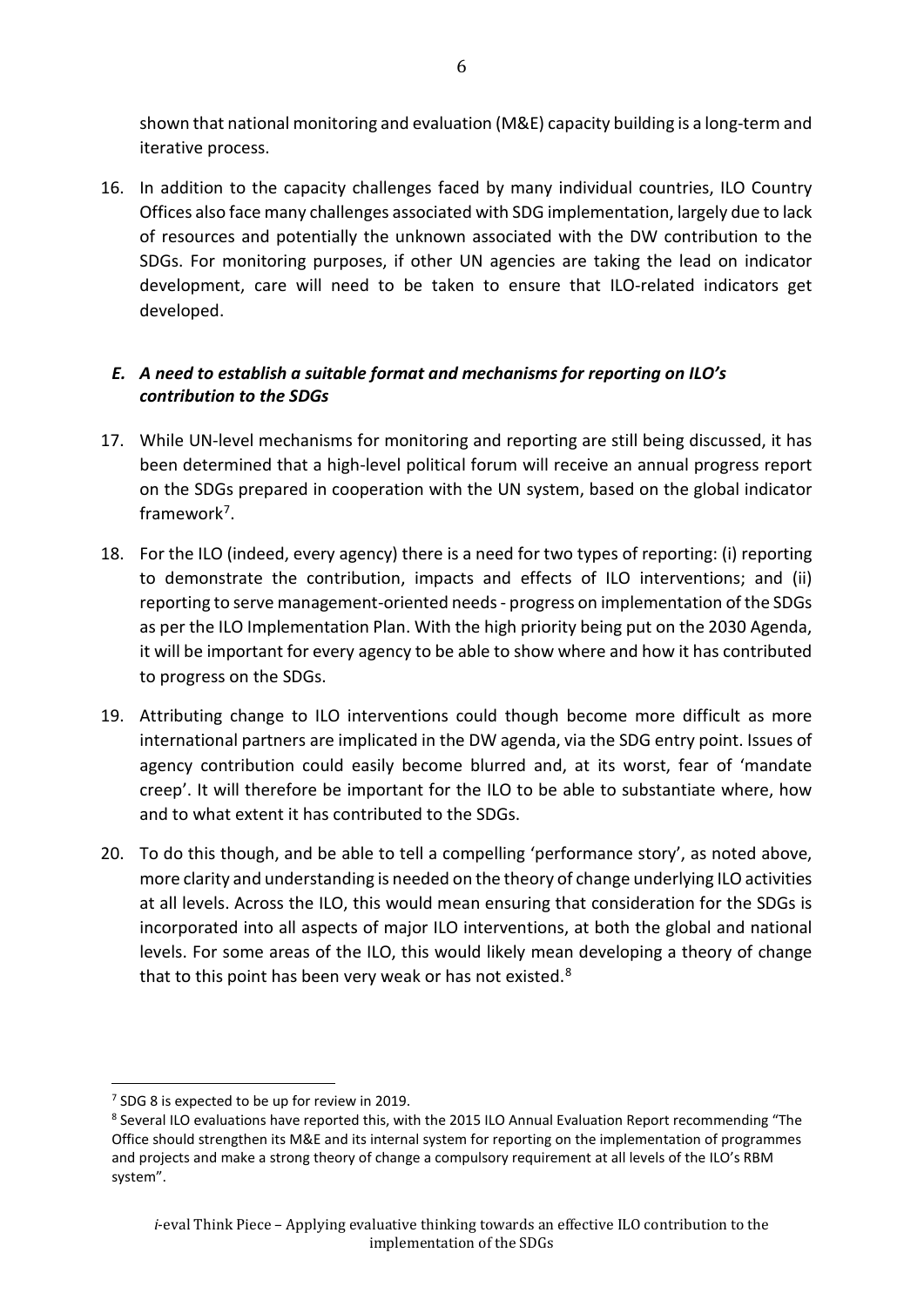21. Monitoring information would serve as a useful and important input to such a report, but for an assessment of 'contribution', more evaluative work would be needed, relying on both qualitative and quantitative information.

## <span id="page-8-0"></span>*F. SDG focus on statistics and indicators is not enough – evaluative thinking is indispensable for understanding the complexity of the SDGs, their achievement and for making informed choices*

- 22. While indicators are important to understanding progress being made on SDG implementation, they do not provide the depth to explain how or why change may have occurred and whether or not a particular intervention even contributed to that change. The broad evaluation community view the use of evaluation as a crucial ingredient for SDG success, [9](#page-8-1) however, to date, there has been limited use of the word 'evaluation' though considerable focus on how to measure progress using indicators.
- 23. There may be a need for dialogue between the UN Evaluation community and senior UN officials, at both the UN system level as well as within individual agencies to ensure the integration of evaluation initiatives into national, regional and global SDG feedback and review systems.
- 24. For the ILO, evaluative thinking will be particularly important to help inform officials on all aspects of SDG implementation, as well as to help guide management and decisionmaking:
	- Clarifying how contributions to the SDGs through the DW Agenda will alter measures of 'success' for ILO initiatives (via theory of change analysis);
	- Ensuring monitoring systems have credible measures of success and are actually functioning (via evaluability assessments);
	- Providing early feedback and intelligence to managers on operational issues associated with a particular programme, policy or initiative – advice on possible corrective action (via formative evaluation);
	- Providing information at various points in the life cycle of an intervention on its effectiveness and 'lessons' that can help inform possible adjustments, as needed (via summative/effectiveness evaluation); and
	- Providing information on impact of particular intervention(s), along with a credible determination of the 'contribution' of ILO interventions towards that impact; and
	- Providing objective information and understanding to help answer 'why' targets are achieved or not achieved, and what can be done to improve the success of future initiatives – important for internal and external accountability and reporting.

<span id="page-8-1"></span><sup>9</sup> See for example International Institute for Environment and Development, IIED (2016), `Evaluation: a crucial ingredient for SDG success`, IIED/EVALSDGs: April 2016; and UNEG (2016), 'Evaluation in the SDG era: lessons, challenges and opportunities for UNEG', April 18, 2016.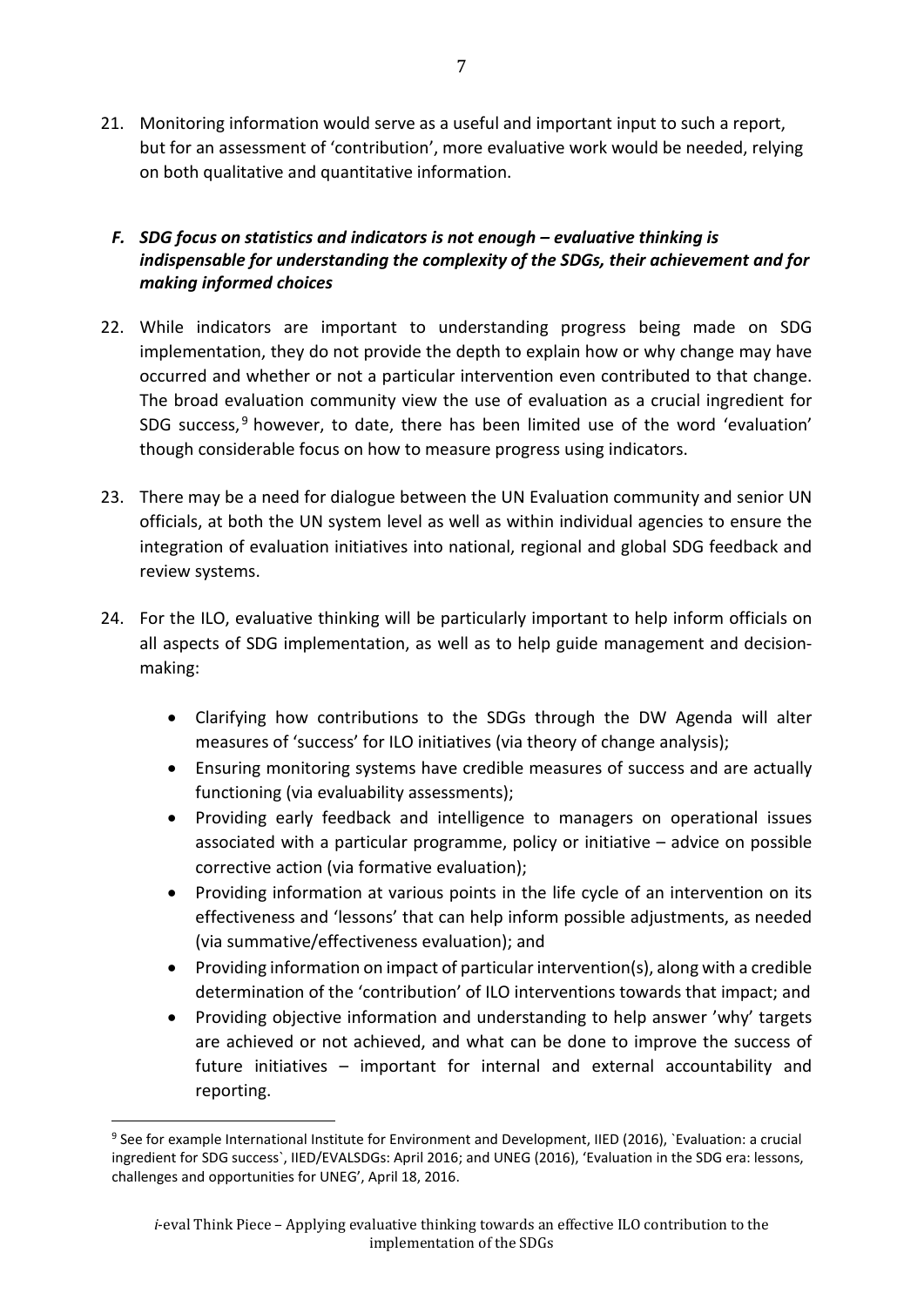25. Without such evidence, too little attention will be focused at a national level on public sector development, accountability, learning and long-term and sustainable capacity building.

## <span id="page-9-0"></span>**3. A Strategy for using evaluative thinking and adaptive management for supporting the effective implementation of the SDG/DW Agenda**

### <span id="page-9-1"></span>*G. 'SDG contribution' for the ILO*

- 26. 'SDG contribution' for the ILO could be thought of as representing four broad goals for ILO management that unfold over time:
	- (i) Understanding SDG relevance to the DW Agenda At the outset, gaining an understanding and agreement on the appropriate elements of DW Agenda contribution to the SDGs; and, developing/identifying how ILO operations and delivery process at all levels need to be modified so as to reflect the new SDG/DW Agenda. Also, determining what this might mean in terms of how 'success' is measured.
	- (ii) Implementation of the new SDG/DW Agenda With this understanding of SDG/DW coordination, developing further the ILO (SDG) Implementation Plan and then monitoring and evaluating its progress against planned milestones, with the recognition that feedback from this monitoring could and should be used to make adjustments to the ILO (SDG) Implementation Plan and associated strategies as needed; i.e. the ILO (SDG) Implementation Plan should be seen by managers as 'evergreen', so as to be able to take account of unexpected occurrences that might be observed either globally or at the country level.
	- (iii) Achievement of SDG Results The intent of ILO interventions is the achievement of planned results, which would typically occur in various forms over time (immediate-, intermediate-, longer-term outcomes and impacts). Assurance that results are indeed achieved would come from various forms of systematic evaluation, all of which would provide information for ILO officials about the effectiveness of the SDG/DW Agenda in general and specific ILO interventions in particular. Indeed, this would serve as additional 'learning' and feedback that might alter the SDG Implementation Plan and its roll-out.
	- (iv) Recognition of ILO Contribution to the SDGs As noted earlier, ILO, like every UN agency, needs to be able on an ongoing basis to demonstrate and report in a comprehensive and compelling fashion on its contribution to the SDGs. Early on in SDG implementation, reporting is likely limited to 'progress' on the SDG

implementation of the SDGs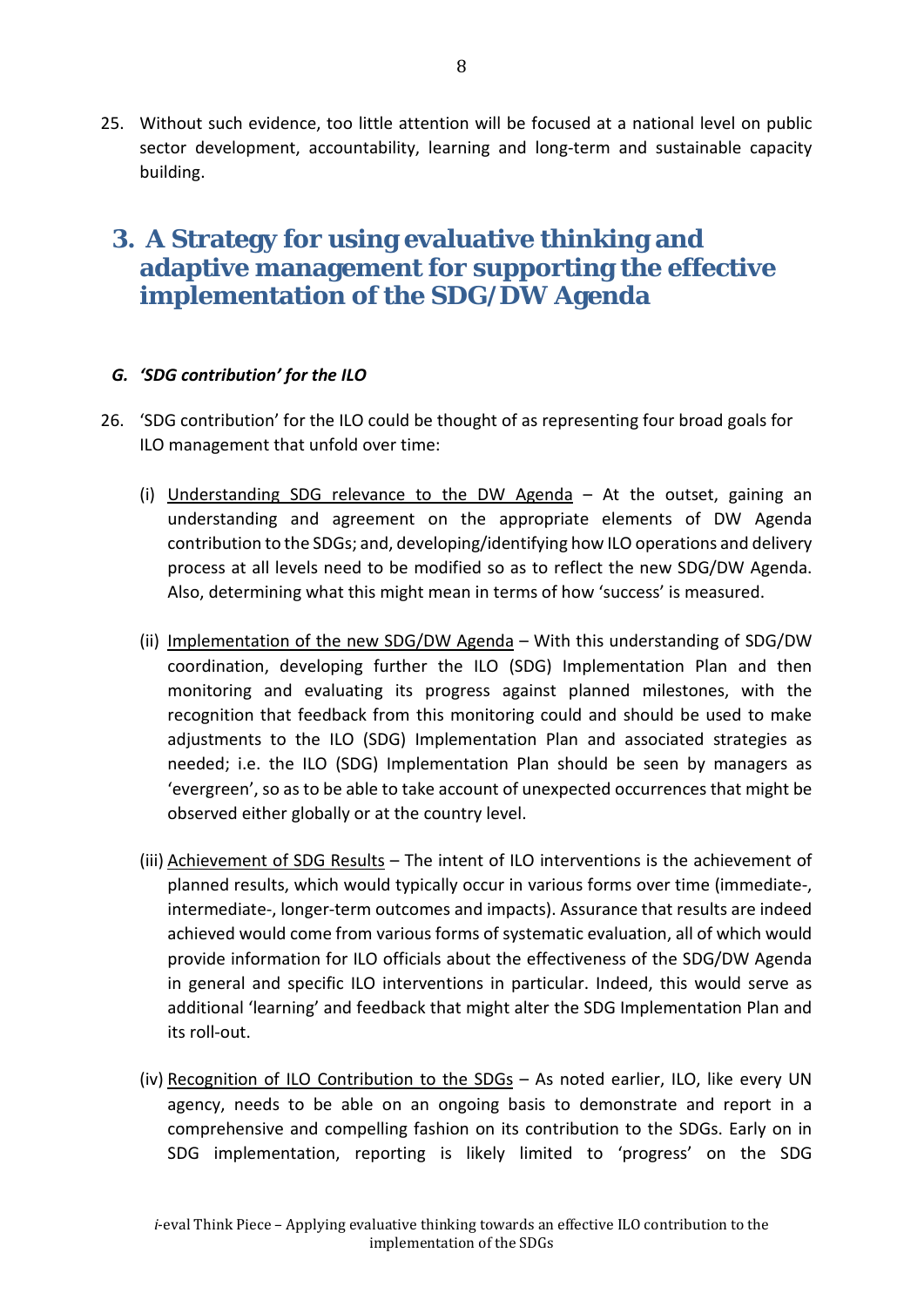Implementation Plan. From a management perspective this is important (particularly in the context of 'adaptive management'), but over time there will likely be more pressure to demonstrate where and how the ILO has contributed to the SDGs. For this reason, early on ILO officials will want to clarify how it intends to 'tell its performance story' regarding its contribution to the SDGs.

## <span id="page-10-0"></span>*H. 'SDG/DW Implementation Timeline"*

- 27. The four goals identified above are realized at different points along what might be considered the 'SDG/DW *Implementation Timeline'*, a timeline that runs through to 2030. As noted in section 2 though, there are a number of challenges that will either delay or stand in the way of ILO achieving these goals.
- 28. **Chart 2** below (last page) graphically illustrates a simplified 'SDG Implementation Timeline' for the ILO, showing key points where intervention by ILO officials would address SDG challenges in support of achievement of the four goals. Eight points are identified along the timeline where ILO officials would be encouraged to initiate specific actions/interventions. Each correspond to areas of particular need facing the ILO in terms of its SDG implementation, but also areas where there is a role for evaluative thinking and adaptive management that could potentially offer useful support to SDG/DW implementation. The eight points where intervention is suggested are:
	- (i) Developing an understanding of the linkage between the SDGs and the DW Agenda;
	- (ii) Developing/reviewing/improving the strategy and plan for DW Agenda contribution to the SDGs;
	- (iii) Implementation of ILO activities and operations (global, regional, country-level) that contribute to the SDGs;
	- (iv) Monitoring SDG implementation for the ILO (global, regional, country-level);
	- (v) Reporting on SDG implementation Both (i) progress against the ILO Plan and (ii) achievements of the SDG/DW Agenda;
	- (vi) Early evaluative feedback via formative evaluation issues of implementation, lessons learned to date, adequacy of the performance measurement framework and system;
	- (vii) Mid-point evaluative feedback via summative evaluation issues of effectiveness, lessons; and
	- (viii) Evaluative feedback on maturing SDG/DW Agenda via impact evaluation impact and contribution of ILO interventions to the SDGs.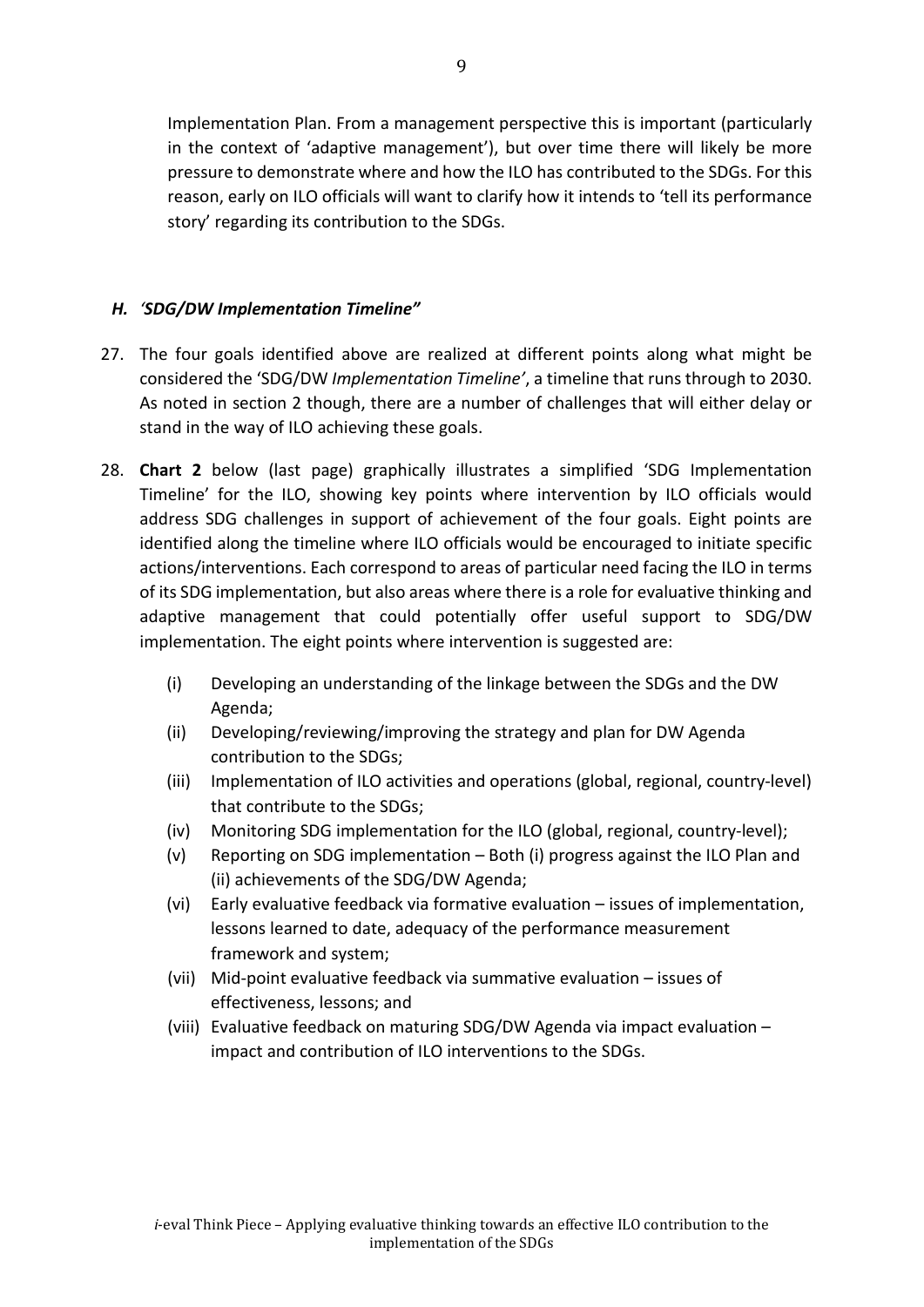- <span id="page-11-0"></span>*I. 'Points of Intervention/evaluative support along SDG/DW Implementation Timeline'*
- 29. **Table 2** below provides a cross-walk showing which of the eight points of intervention and evaluative support would contribute to particular SDG-related goals.

| Table 2<br>Relevant Points of Intervention where Evaluative Thinking and Adaptive Management would<br>support ILO Goals regarding SDG Implementation |                                                   |                                                                                        |  |  |  |  |
|------------------------------------------------------------------------------------------------------------------------------------------------------|---------------------------------------------------|----------------------------------------------------------------------------------------|--|--|--|--|
|                                                                                                                                                      | ILO Goals related to SDG/DW Implementation        | <b>Relevant Points of Intervention and Evaluative</b><br><b>Support (Ref. Chart 2)</b> |  |  |  |  |
| (i)                                                                                                                                                  | Understanding SDG association with<br>DW Agenda   |                                                                                        |  |  |  |  |
| (ii)                                                                                                                                                 | Implementation of the new SDG/DW<br>Agenda        | 8<br>$\overline{2}$<br>3<br>4<br>$\mathbf b$                                           |  |  |  |  |
| (iii)                                                                                                                                                | Achievement of SDG Results                        | 6<br><b>R</b><br>7                                                                     |  |  |  |  |
| (iv)                                                                                                                                                 | Recognition of ILO Contribution to<br><b>SDGs</b> | 8<br>7<br>$\overline{2}$<br>5<br>4<br>6                                                |  |  |  |  |

#### <span id="page-11-1"></span>*J. 'Nature of evaluative support to challenges faced by ILO in SDG/DW Implementation'*

30. The nature of the intervention suggested for each of the eight points along the SDG/DW timeline (as shown in Chart 2) is outlined in **Table 3** below. Each represents an identification of particular support in face of known or expected challenges to the ILO's SDG/DW implementation. Taken together, these eight points would represent a concerted shift towards *evaluative thinking and adaptive management*. What this would imply for ILO officials would be a greater need to recognize and embrace the 'learning' aspect of monitoring and evaluating ILO interventions; and then be prepared to adopt an approach to governance and management whereby the learning and feedback (i.e. evidence-informed learning) would be expected to adjust strategies and actions, as needed. In an RBM world, this may not be considered revolutionary, though it is a recognition that systematic planning cannot likely anticipate all scenarios that might impact "success" of an intervention. But, through evaluative thinking and learning via the mechanisms available, officials can deal with unforeseen challenges, making adjustments to strategies and plans before too much time or money has been spent. It does though imply that the organization make a concerted effort at various points to review and adjust, as needed, strategies, plans and interventions. The complexities introduced by the SDGs suggest that there may be more 'learning by doing', particularly in the early years for SDG implementation. As such, this learning component and the ability to adjust in a timely fashion could be quite important from an operational perspective.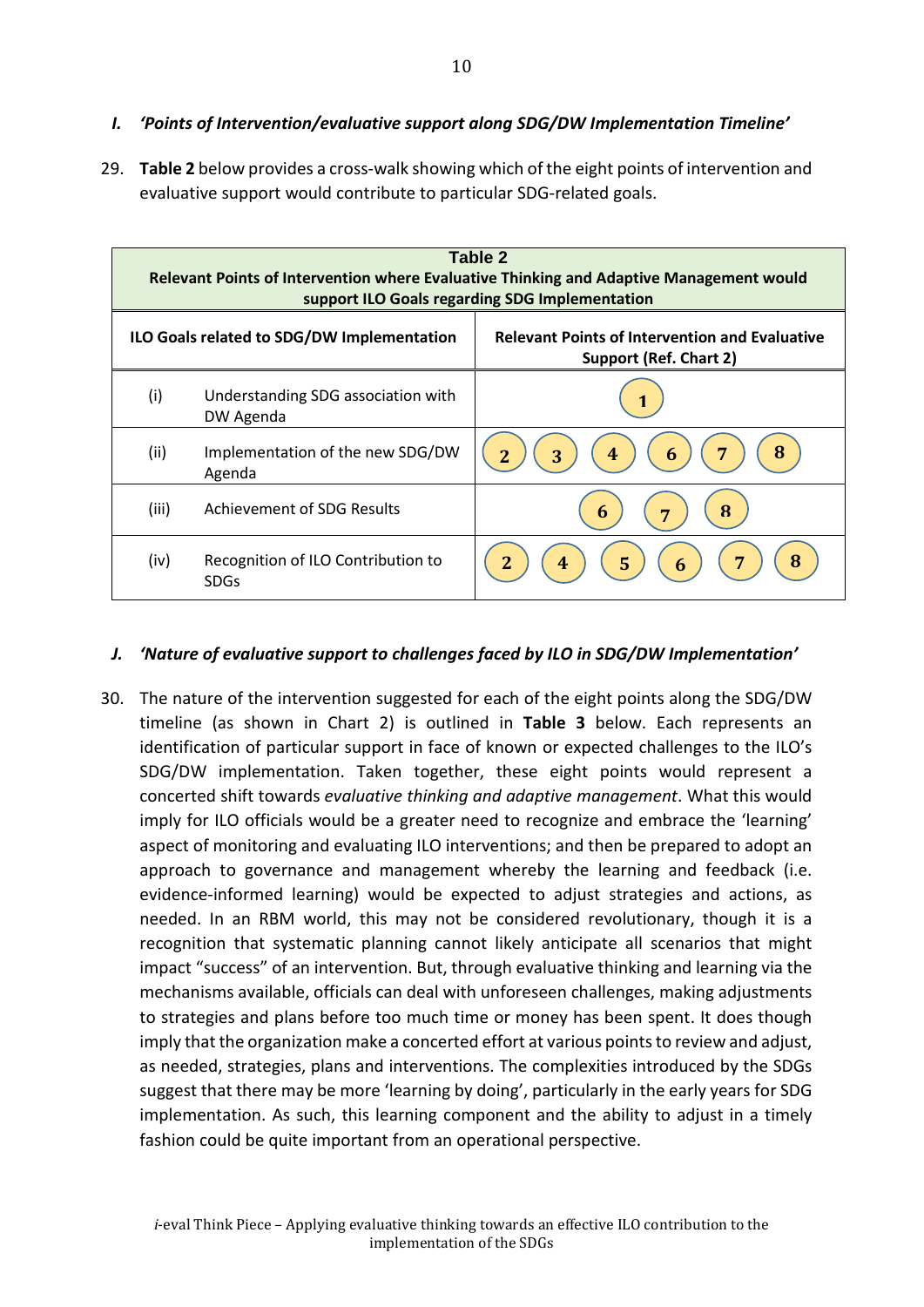## <span id="page-12-0"></span>**4. Conclusion**

31. While there are traditional mechanisms for monitoring and evaluation, the strategy being recommended here puts the onus on *all* ILO officials (and not simply the trained Evaluators) to employ evaluative thinking and adaptive management as a means to navigate the uncertain world associated with the implementation of the SDGs. Evaluators would still be expected to deliver systematic evaluation studies, but they may also be called upon to play a non-traditional role in support of evaluative thinking, particularly in the early years of SDG implementation. This would only be successful though if all ILO officials embraced the culture reflective of evaluative thinking and adaptive management.

| Table 3                                                                                                                                                                                                                                                                                                                                                                                                                                                                                                                                                                                                                                                                                                                                    |                                                                                                                                                                                                                                                                                                                                                                                                                                                                                                                                                                                                                                                                                                                      |  |  |  |
|--------------------------------------------------------------------------------------------------------------------------------------------------------------------------------------------------------------------------------------------------------------------------------------------------------------------------------------------------------------------------------------------------------------------------------------------------------------------------------------------------------------------------------------------------------------------------------------------------------------------------------------------------------------------------------------------------------------------------------------------|----------------------------------------------------------------------------------------------------------------------------------------------------------------------------------------------------------------------------------------------------------------------------------------------------------------------------------------------------------------------------------------------------------------------------------------------------------------------------------------------------------------------------------------------------------------------------------------------------------------------------------------------------------------------------------------------------------------------|--|--|--|
| Mechanisms incorporating Evaluative Thinking and Adaptive Management to Support SDG<br>Implementation, by Stage of the SDG Implementation Timeline                                                                                                                                                                                                                                                                                                                                                                                                                                                                                                                                                                                         |                                                                                                                                                                                                                                                                                                                                                                                                                                                                                                                                                                                                                                                                                                                      |  |  |  |
| <b>Challenges facing ILO - Action Needed</b><br>re SDG Implementation                                                                                                                                                                                                                                                                                                                                                                                                                                                                                                                                                                                                                                                                      | Role for Evaluative Thinking and Adaptive Management to<br><b>Support SDG Implementation</b>                                                                                                                                                                                                                                                                                                                                                                                                                                                                                                                                                                                                                         |  |  |  |
| STAGE 1: Understanding the linkage between the SDGs and DW Agenda                                                                                                                                                                                                                                                                                                                                                                                                                                                                                                                                                                                                                                                                          |                                                                                                                                                                                                                                                                                                                                                                                                                                                                                                                                                                                                                                                                                                                      |  |  |  |
| 1.1 Review (and develop, as needed) theory of<br>change at all levels of ILO intervention - global;<br>country (DWCP); and, level of programmes,<br>policies & interventions. Focus on:<br>Clarification/agreement of alignment of<br>$\bullet$<br>SDG targets with particular ILO<br>intervention<br>Clarification/agreement on operational<br>implications of such alignment - in<br>particular, implications for<br>programme/policy 'reach'; design; and,<br>delivery process;<br>Identification of new international<br>partners that may now be implicated in<br>'success' of relevant SDG<br>Identification of new assumptions<br>regarding the 'enabling environment'<br>that may now be relevant to 'success' of<br>SDG/DW Agenda | Development of Guidance Document, possible checklists and provision<br>of seminar on approach to reviewing and re-developing the 'theory of<br>change' in an integrated SDG/DW Agenda.<br>Provision of workshops with ILO Policy Outcome leads (and other<br>$\bullet$<br>relevant ILO officials) to develop ILO-level theory of change pathways<br>that incorporate the relevant SDGs<br>Development of a small number of specific cases (for example, one<br>$\bullet$<br>Flagship Programme; 1 or 2 Country offices) as a demonstration of<br>approach needed to map out a revised theory of change reflective of<br>the integrated SDG/DW Agenda - i.e. cases to share with and inform<br>other parts of the ILO |  |  |  |
| 1.2 Review the measures of 'success' that will be<br>reflective of revised/updated theory of change for                                                                                                                                                                                                                                                                                                                                                                                                                                                                                                                                                                                                                                    | Identification of cost-effective performance measurement<br>$\bullet$<br>strategies - ensuring that a measurement strategy includes, not only<br>the monitoring of indicators, but the conduct of ad hoc surveys and                                                                                                                                                                                                                                                                                                                                                                                                                                                                                                 |  |  |  |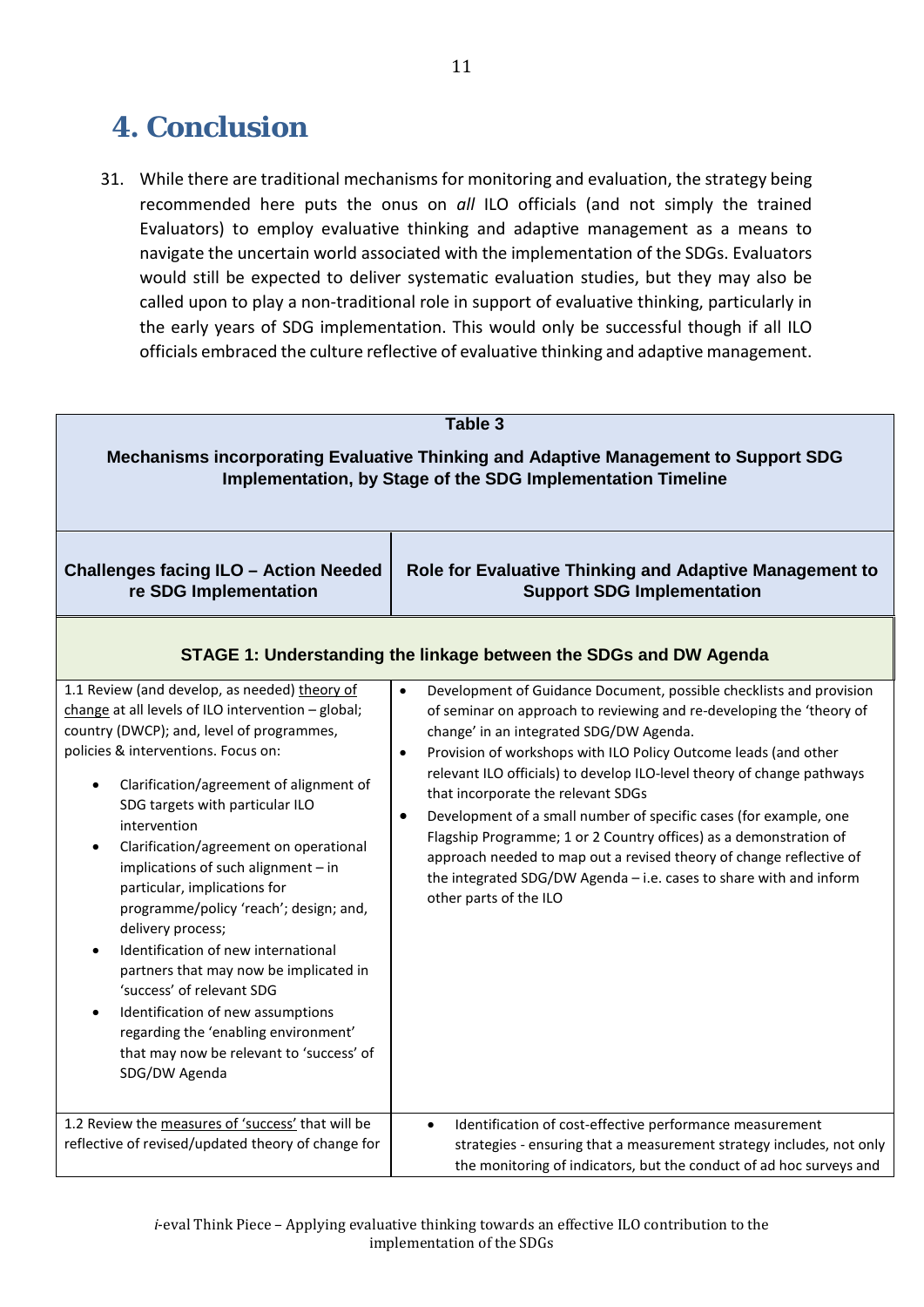| the SDG/DW integrated Agenda - needed at all<br>levels. Focus on:<br>Revised/updated theory of change introduces<br>$\bullet$<br>potentially new indicators, data needs and<br>issues for monitoring and eventual<br>evaluation. Clarification/agreement on each<br>of these is critical early on.<br>Measurement strategy that is feasible, cost-<br>$\bullet$<br>effective & assigns<br>responsibility/accountability for timely<br>delivery of needed data & analysis                                                                                                                                                                                                                                                                                                                                                                                                                                                                    | eventual evaluations. Also, the use of qualitative as well as<br>quantitative indicators to measure 'performance'<br>Development of Guidance Document and provision of seminar on<br>$\bullet$<br>indicator development -possible sources for ongoing assessment of<br>indicators and measurement strategies associated with ILO<br>programmes, policies and initiatives<br>Consultation with relevant United Nations Evaluation Group (UNEG)<br>$\bullet$<br>members who might be implicated in the SDG/DW Agenda to clarify<br>and, as needed, coordinate indicator development and any<br>associated monitoring and evaluation activities                                                                                                                                                                                                                                                                                                                                                                                 |
|---------------------------------------------------------------------------------------------------------------------------------------------------------------------------------------------------------------------------------------------------------------------------------------------------------------------------------------------------------------------------------------------------------------------------------------------------------------------------------------------------------------------------------------------------------------------------------------------------------------------------------------------------------------------------------------------------------------------------------------------------------------------------------------------------------------------------------------------------------------------------------------------------------------------------------------------|------------------------------------------------------------------------------------------------------------------------------------------------------------------------------------------------------------------------------------------------------------------------------------------------------------------------------------------------------------------------------------------------------------------------------------------------------------------------------------------------------------------------------------------------------------------------------------------------------------------------------------------------------------------------------------------------------------------------------------------------------------------------------------------------------------------------------------------------------------------------------------------------------------------------------------------------------------------------------------------------------------------------------|
| 1.3 Clarify the format/approach to reporting on<br>'performance' in implementing the SDG/DW<br>Agenda.<br>The ILO will want to clarify how it intends to<br>'tell its Performance Story' regarding its<br>contribution to the SDG/DW Agenda. This<br>needs to be more than simply measuring and<br>reporting on a couple of indicators. A<br>compelling 'Performance Story' about ILO<br>contribution likely requires both global-level<br>data as well as specific examples of<br>'contribution', relying on both qualitative and<br>quantitative information to demonstrate<br>where and how ILO has contributed to the<br><b>SDGs</b><br>The format for such a "Performance Report'<br>$\bullet$<br>ought to be mapped out in advance and<br>planned, with expectations for various source<br>material and data to inform such a document.<br>Clear roles and responsibilities need to be<br>assigned, at both global and country levels | Review and possibly adjust the format for the "ILO Performance<br>$\bullet$<br>Report", while also planning for populating it with targeted<br>information and source material, including data/information from<br>ongoing monitoring and ILO evaluations and reviews, likely the<br>critical source material for such a Report.<br>Drafting of a 'straw man' report as a mechanism to gain clarity and<br>٠<br>agreement about report format and content.<br>Conduct, as part of its development, a formal internal vetting<br>$\bullet$<br>process of early versions of the ILO Performance Report (to<br>potentially include external reviewers). Since such a Performance<br>Report would draw on both qualitative and quantitative<br>information, the intent would be to ensure its credibility.<br>Draw on the work and experience being gained in other UN<br>$\bullet$<br>agencies that might have application to the ILO's development of<br>their own SDG Performance Report. This could be done through<br>UNEG. |

## **STAGE 2: Strategy and Plan for linking the SDGs and DW Agenda**

| 2.1 Refine strategy for ILO Implementation of the                                                                                                                                                                                    |  | Conduct a 'diagnostic' exploring ILO 'readiness' to implement, monitor                                                                                                                                                                                                                                                                                                                                                                                                  |
|--------------------------------------------------------------------------------------------------------------------------------------------------------------------------------------------------------------------------------------|--|-------------------------------------------------------------------------------------------------------------------------------------------------------------------------------------------------------------------------------------------------------------------------------------------------------------------------------------------------------------------------------------------------------------------------------------------------------------------------|
| SDGs. A broad strategy has been put in place,                                                                                                                                                                                        |  | and eventually evaluate the SDGs. This work could help advise ILO                                                                                                                                                                                                                                                                                                                                                                                                       |
| serving as the basis for the ILO Implementation                                                                                                                                                                                      |  | management on some of the technical aspects concerning SDG                                                                                                                                                                                                                                                                                                                                                                                                              |
| Plan. It recognizes that, particularly in the early                                                                                                                                                                                  |  | implementation that could have an immediate impact in terms of some                                                                                                                                                                                                                                                                                                                                                                                                     |
| years, monitoring and review are important<br>elements of this strategy:                                                                                                                                                             |  | of the strategic and implementation decisions and a longer-term impact                                                                                                                                                                                                                                                                                                                                                                                                  |
|                                                                                                                                                                                                                                      |  | associated with the monitoring, evaluation and reporting on ILO                                                                                                                                                                                                                                                                                                                                                                                                         |
| To monitor progress of SDG implementation<br>To assess ILO's own capacities "to regularly<br>compile, support & provide global<br>estimations for such an array of statistical<br>indicatorsboth at the central and field<br>levels" |  | performance and contribution to the SDGs.<br>Recognize the utility of evaluation as a key contributor to the 'learning'<br>associated with the monitoring/review/evaluation aspects of SDG<br>implementation in the ILO. These all represent 'feedback mechanisms'<br>that yield objective information on 'progress' of SDG implementation -<br>information of a formative nature that can be particularly useful for ILO<br>management to make adjustments, as needed. |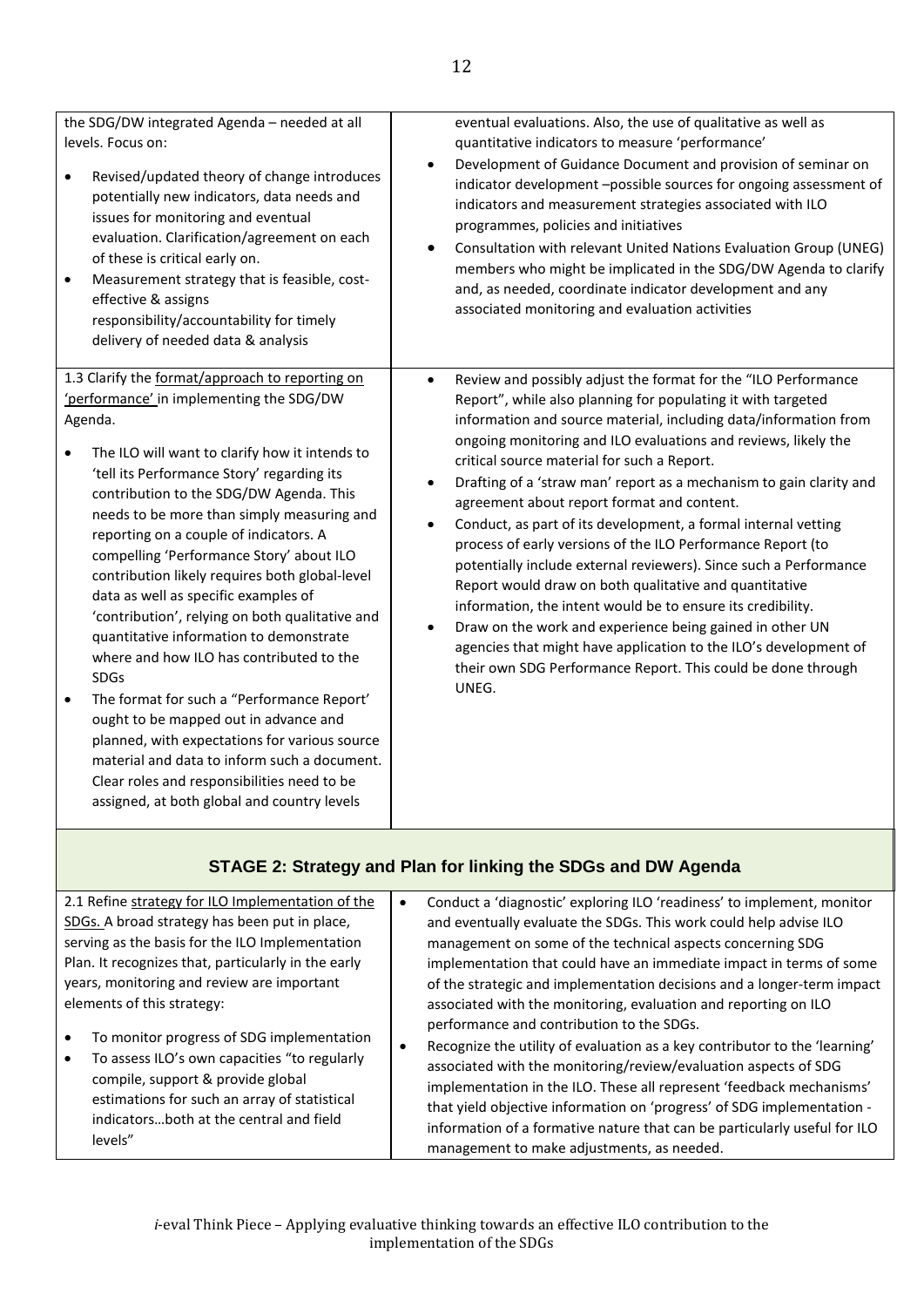| "To be ready to play a significant role in the<br>UN's annual follow-up and review of progress<br>towards the 2030 goals and targets" | Consider using systematic evaluation, to clarify "progress" on ILO<br>implementation of the SDGs (according to its own Implementation<br>Plan).<br>Clarify the suitable metrics and performance elements needed to report<br>on ILO contribution to SDG goals and targets.<br>Review, share and adapt some of the experience of other UN agencies in<br>terms of their approach to monitoring progress of the SDGs and<br>'lessons' to be gained from the experience of other agencies. |
|---------------------------------------------------------------------------------------------------------------------------------------|-----------------------------------------------------------------------------------------------------------------------------------------------------------------------------------------------------------------------------------------------------------------------------------------------------------------------------------------------------------------------------------------------------------------------------------------------------------------------------------------|

## **STAGE 3. ILO Activities supporting SDG Implementation**

| 3.1 The key focus of Agenda 2030 is the 'country'<br>level, for both implementation of the SDGs & the<br>monitoring & systematic follow-up & review.<br>Challenges/limitations include:<br>Assumes adequate capacity exists within<br>$\bullet$<br>the ILO Country Office as well as within<br>the country itself.<br>Significant challenges at the front-end,<br>$\bullet$<br>associated with: implementation of the<br>SDGs, being able to monitor & report on<br>progress, & capacity issues in carrying<br>out country-led evaluation<br>'Country context' will create unique<br>$\bullet$<br>situations | Consider identifying 2 or 3 country cases/'pilots' (or, a country<br>$\bullet$<br>within each Region) where special efforts would be made to work<br>directly with the Country Office from early on to address each of<br>these challenges and, in so doing, to assess and document 'lessons'<br>that would have application to other Country Offices.<br>Conduct front-end 'Needs Analysis' associated with SDG<br>$\bullet$<br>implementation in the ILO, including monitoring and evaluation<br>capacity at the country level - focus on the selected Case Countries.<br>Review the 'theory of change' using the Case Country examples to<br>determine where and how SDGs have been built into the DWCP -<br>ensuring adequate detailing of indicators, information sources and<br>performance measurement strategy<br>Create guidance for Country Programme Reviews (CPR) to ensure<br>that all issues relevant to SDG implementation and measuring ILO<br>'contribution' to the SDGs are built within the CPR process<br>Disseminate formal Guidance document and advice to all SDG<br>'pilots' to ensure that a systematic assessment is carried out that<br>addresses all key issues, as well as reporting back in a common |
|--------------------------------------------------------------------------------------------------------------------------------------------------------------------------------------------------------------------------------------------------------------------------------------------------------------------------------------------------------------------------------------------------------------------------------------------------------------------------------------------------------------------------------------------------------------------------------------------------------------|------------------------------------------------------------------------------------------------------------------------------------------------------------------------------------------------------------------------------------------------------------------------------------------------------------------------------------------------------------------------------------------------------------------------------------------------------------------------------------------------------------------------------------------------------------------------------------------------------------------------------------------------------------------------------------------------------------------------------------------------------------------------------------------------------------------------------------------------------------------------------------------------------------------------------------------------------------------------------------------------------------------------------------------------------------------------------------------------------------------------------------------------------------------------------------------------------------------------------------|
| 3.2 Agenda 2030 notes that 'systematic follow-up<br>& review' will be 'voluntary & country-led'. For<br>many countries, this will require national-level<br>monitoring and evaluation (M&E) capacity<br>assessment and development of plans to build<br>M&E capacity, addressing:<br>Weak results-oriented monitoring<br>$\bullet$<br>capability<br>Little/no capability for systematic<br>$\bullet$<br>Evaluation & analysis<br>Insufficient credible data<br>$\bullet$<br>3.3 In supporting and training the tripartite                                                                                    | format, for purposes of 'learning' from cross-case comparisons.<br>$\bullet$<br>Conduct country-level M&E 'readiness assessments' that will provide<br>the necessary diagnostic to identify capacity gaps and strategy for<br>building a sustainable monitoring and evaluation capacity<br>Draft and disseminate formal Guidance Document and support to<br>$\bullet$<br>Country Offices (COs) and others in a role that they might play in<br>facilitating the conduct of country-specific M&E Readiness Assessments;<br>assessment of adequacy of country-level M&E capacity building; and<br>development of national M&E capacity development plans<br>Provide oversight and/or support to Country Offices in advising on the<br>$\bullet$<br>adequacy of country-level monitoring and evaluation capability<br>Collaborate, through UNEG, on national-level M&E capacity assessment<br>$\bullet$<br>and development of relevant agenda to support national-level<br>monitoring and evaluation capacity building<br>Provide support and training for ILO social partners to become<br>$\bullet$                                                                                                                                 |
| constituents of the ILO, it is important to note<br>that national level M&E systems are generally led<br>by one of a Ministry of Finance, Ministry of<br>Planning or the Office of the President/Prime<br>Minister. Generally speaking, Ministries of Labour<br>are not prime movers or participants in the<br>development of M&E systems, nor are they                                                                                                                                                                                                                                                      | more involved in national evaluation systems to enhance their<br>capacity to conduct independent evaluations of their progress<br>towards the SDGs<br>Provide guidance documents targeted at Country Offices and<br>$\bullet$<br>others on identifying elements associated with national monitoring<br>and evaluation capacity building, along with 'tips' on how to                                                                                                                                                                                                                                                                                                                                                                                                                                                                                                                                                                                                                                                                                                                                                                                                                                                               |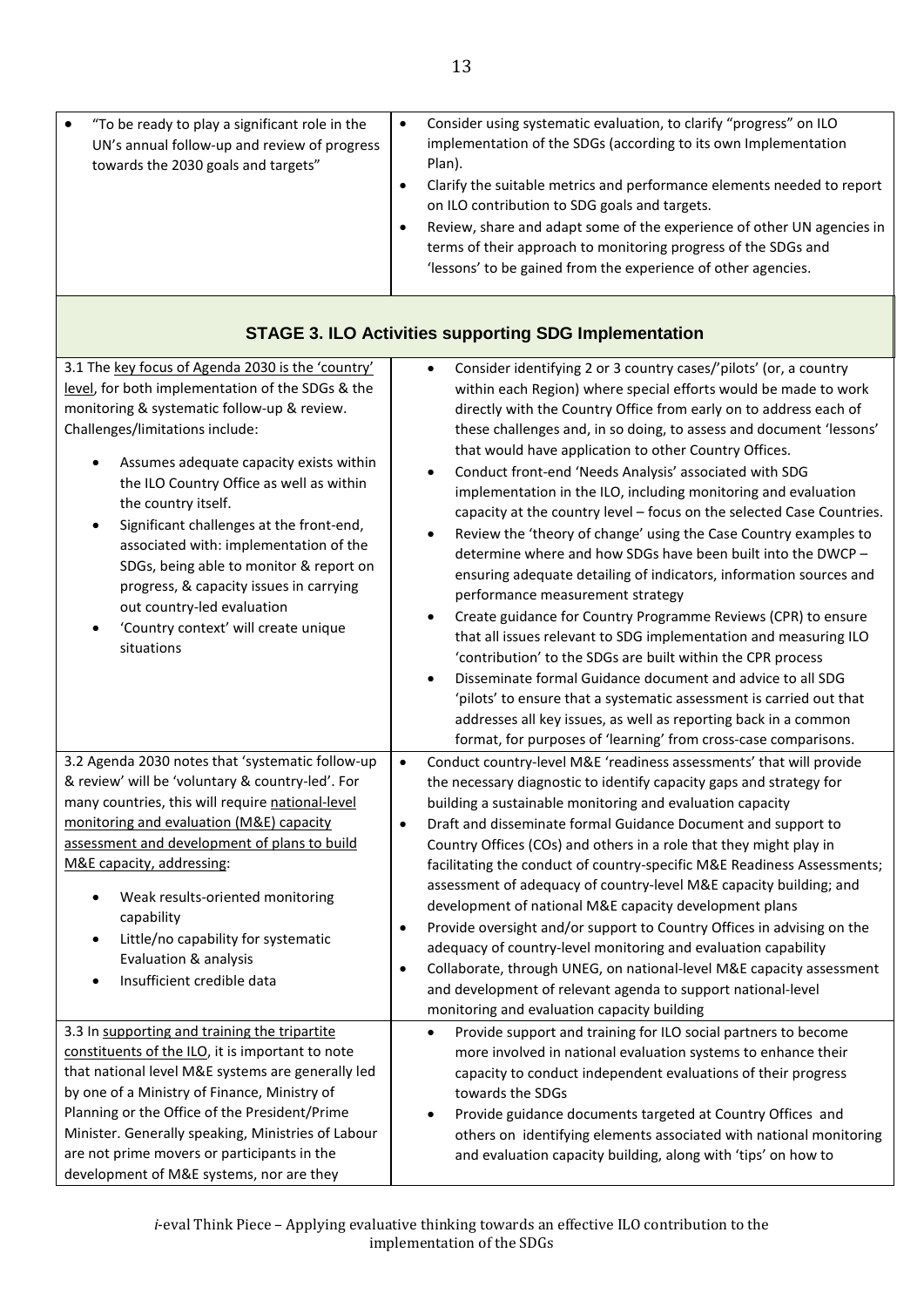| generally considered to be first adopters or pilots<br>when M&E systems are being introduced.                                                                                                                                                                  | strengthen national Evaluation Systems. The capacity building could<br>take many forms.<br>Collaborate, through UNEG, on national-level M&E capacity building<br>with other UN agencies that may be implicated in the SDG/DW<br>Agenda                                                                                                                                                                                                                                                                                                                                                                                                                                                                                                                                                                          |
|----------------------------------------------------------------------------------------------------------------------------------------------------------------------------------------------------------------------------------------------------------------|-----------------------------------------------------------------------------------------------------------------------------------------------------------------------------------------------------------------------------------------------------------------------------------------------------------------------------------------------------------------------------------------------------------------------------------------------------------------------------------------------------------------------------------------------------------------------------------------------------------------------------------------------------------------------------------------------------------------------------------------------------------------------------------------------------------------|
| 3.4 Capacity building to support SDG<br>implementation in Country Offices (CO) - Quite<br>apart from the Country cases or 'pilots', all ILO<br>Country Offices will be facing challenges and<br>needing support insofar as SDG implementation is<br>concerned. | The Regional Evaluation Officers could potentially play a support role on<br>$\bullet$<br>the M&E front. EVAL though would likely want to develop<br>Provide a guidance package and 'training/orientation' to the Regional<br>$\bullet$<br>Evaluation Officers and COs, to ensure that a comprehensive set of<br>messages was being delivered insofar as SDG monitoring and evaluation<br>was concerned.<br>Some elements suggested for the Country Cases could be incorporated<br>here for follow-through by the Evaluation Officer in the Region – For<br>example, conduct of a front-end 'Needs Analysis' associated with SDG<br>implementation, monitoring and evaluation.<br>Work with the Country Office Director to ensure that the evaluation of<br>the DW agenda is a part of national review process. |

## **STAGE 4. Monitoring SDG Implementation for the ILO**

| 4.1 Monitoring progress of SDG implementation                                                                                                                                    | $\bullet$              | Develop and provide guidance and advice on what indicators and                                                                                                                                                                                                                                                                                                                                                               |
|----------------------------------------------------------------------------------------------------------------------------------------------------------------------------------|------------------------|------------------------------------------------------------------------------------------------------------------------------------------------------------------------------------------------------------------------------------------------------------------------------------------------------------------------------------------------------------------------------------------------------------------------------|
| in the ILO, particularly in the early years, has been                                                                                                                            |                        | issues/aspects of SDG implementation to monitor, the most cost-                                                                                                                                                                                                                                                                                                                                                              |
| recognized by ILO senior management as an                                                                                                                                        |                        | effective way to carry out the monitoring activities, format for reporting,                                                                                                                                                                                                                                                                                                                                                  |
| important element in moving forward on the                                                                                                                                       |                        | as well as logistical issues associated with the monitoring, analysis and                                                                                                                                                                                                                                                                                                                                                    |
| $SDGs^{10}$ . This would be particularly so at the                                                                                                                               |                        | reporting on ILO implementation of the SDGs. Such guidance is                                                                                                                                                                                                                                                                                                                                                                |
| country level. Monitoring is one form of 'feedback                                                                                                                               |                        | important, given the need to monitor at a global, regional and country                                                                                                                                                                                                                                                                                                                                                       |
| tool' that can help advise ILO management on a                                                                                                                                   |                        | level and a need for consistency across countries/regions and over time.                                                                                                                                                                                                                                                                                                                                                     |
| number of operational issues associated with the                                                                                                                                 | $\bullet$              | Provide 'hands-on' assistance in the first round of monitoring/reporting                                                                                                                                                                                                                                                                                                                                                     |
| integrated SDG/DW Agenda:                                                                                                                                                        |                        | to help ensure that the exercise serves as a 'learning' one and not                                                                                                                                                                                                                                                                                                                                                          |
| some of the technical aspects concerning SDG<br>$\bullet$<br>implementation within the ILO                                                                                       |                        | merely one of accountability; i.e. meeting milestones within the planned<br>timeframe. A 'straw man' report/template could be developed to serve<br>to guide the monitoring exercise in its early implementation in the ILO.                                                                                                                                                                                                 |
| progress in meeting milestones according to<br>$\bullet$                                                                                                                         |                        |                                                                                                                                                                                                                                                                                                                                                                                                                              |
| the ILO Implementation Plan                                                                                                                                                      |                        |                                                                                                                                                                                                                                                                                                                                                                                                                              |
| a potential need to make adjustments to the<br>$\bullet$                                                                                                                         |                        |                                                                                                                                                                                                                                                                                                                                                                                                                              |
| ILO Implementation Strategy or Plan                                                                                                                                              |                        |                                                                                                                                                                                                                                                                                                                                                                                                                              |
| 4.2 The ILO Implementation Plan (paragraph 97)                                                                                                                                   | $\bullet$              | This relates to item 1.3 above, that is, clarifying a format and                                                                                                                                                                                                                                                                                                                                                             |
| notes that "The ILO should be ready to play a                                                                                                                                    |                        | information sources for performance measurement/monitoring of SDG                                                                                                                                                                                                                                                                                                                                                            |
| significant role in the UN's annual follow-up and                                                                                                                                |                        | implementation and ILO contribution to progress on relevant SDGs.                                                                                                                                                                                                                                                                                                                                                            |
| review of progress towards the 2030 goals and                                                                                                                                    | $\bullet$              | Ensure appropriate monitoring of high-level discussions concerning the                                                                                                                                                                                                                                                                                                                                                       |
| targets". While this has not yet been well-defined,                                                                                                                              |                        | global-level reviews, the regional reviews and the national-level reviews,                                                                                                                                                                                                                                                                                                                                                   |
| it is imperative for the ILO to be an active                                                                                                                                     |                        | some 22 of which were expected to be initiated in July 2016, as little is                                                                                                                                                                                                                                                                                                                                                    |
| participant for purposes of:                                                                                                                                                     |                        | still known of the 'follow-up and review' process.                                                                                                                                                                                                                                                                                                                                                                           |
| Helping define what is actually being<br>$\bullet$<br>monitored and evaluated re SDG 'progress' so<br>that the DW Agenda is a part of the national<br>review process of the SDGs | $\bullet$<br>$\bullet$ | Provide guidance to country cases/pilots on approach to performance<br>measurement associated with the SDG/DW Agenda, using the tools of<br>both monitoring and evaluation. This could come in various forms<br>(Guidance document, training, 'train-the-trainer' sessions).<br>Collaborate UN system-wide with other Evaluation Units in UNEG (in<br>general) and with those agencies implicated in SDG/DW (in particular), |

<span id="page-15-0"></span> $10$  ILO Implementation Plan, Version 1.0 (19.2.16), para. 11-12.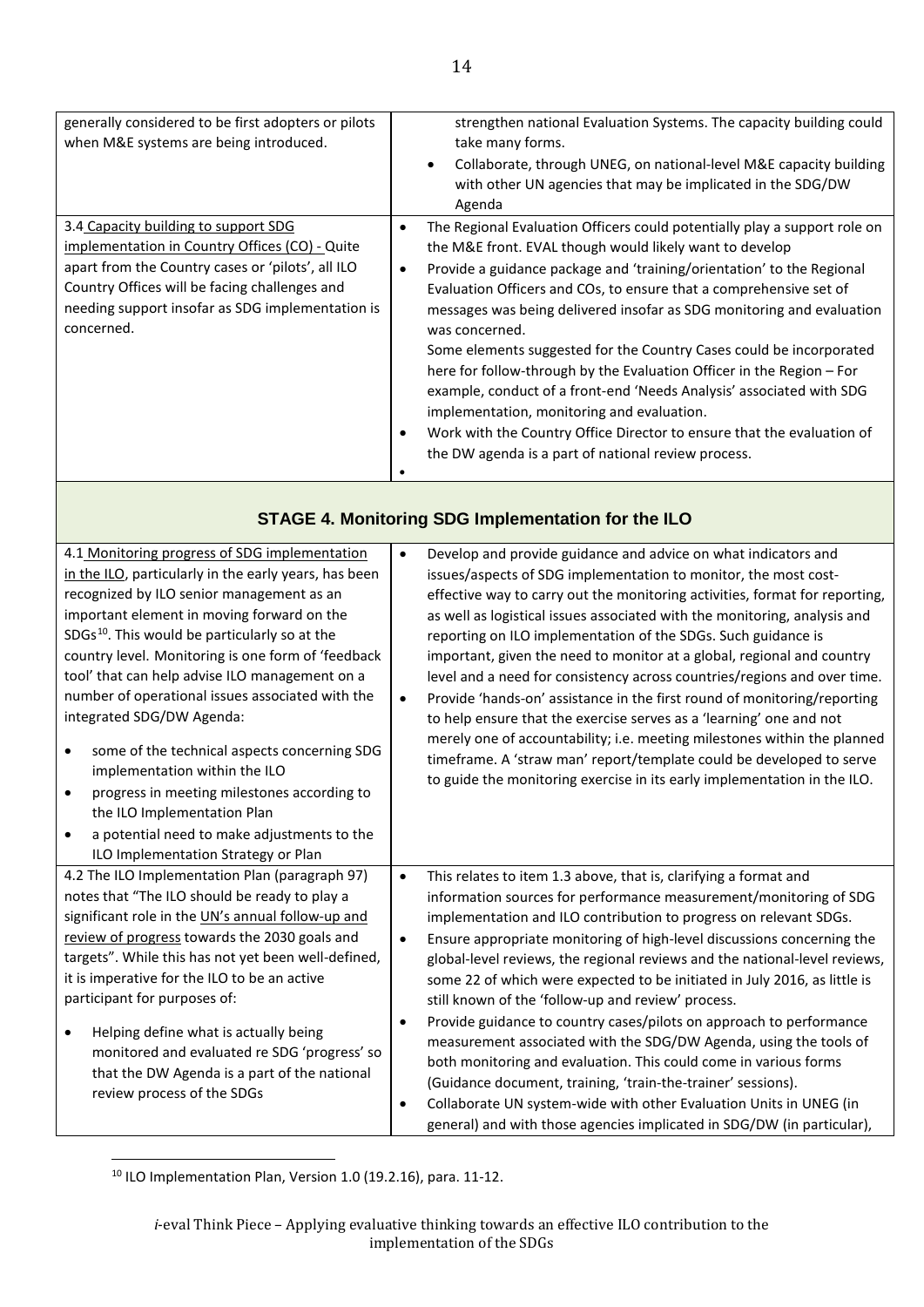| Participating in the monitoring, review and<br>$\bullet$<br>analysis per se so that DW Agenda and ILO<br>contribution to the SDGs does not become<br>marginalized in the annual UN review and<br>reporting                                                                                                                                                                                                                                                                                                                                                              | to gain agreement and standardization on the measurement of<br>'progress'.<br>Proactively work with the UN system mechanisms and, in particular<br>$\bullet$<br>UNEG community, if necessary, to lobby for the inclusion of systematic<br>evaluation as part of the SDG 'follow-up and review' process.                                                                                                                                                                                                                                                                                                                                                                                                                                                                                                                                                                                                                                                                                                                                                                                                            |
|-------------------------------------------------------------------------------------------------------------------------------------------------------------------------------------------------------------------------------------------------------------------------------------------------------------------------------------------------------------------------------------------------------------------------------------------------------------------------------------------------------------------------------------------------------------------------|--------------------------------------------------------------------------------------------------------------------------------------------------------------------------------------------------------------------------------------------------------------------------------------------------------------------------------------------------------------------------------------------------------------------------------------------------------------------------------------------------------------------------------------------------------------------------------------------------------------------------------------------------------------------------------------------------------------------------------------------------------------------------------------------------------------------------------------------------------------------------------------------------------------------------------------------------------------------------------------------------------------------------------------------------------------------------------------------------------------------|
|                                                                                                                                                                                                                                                                                                                                                                                                                                                                                                                                                                         | <b>STAGE 5. Reporting on SDG Implementation (Note that there are two forms of reporting)</b>                                                                                                                                                                                                                                                                                                                                                                                                                                                                                                                                                                                                                                                                                                                                                                                                                                                                                                                                                                                                                       |
| 5.1 Reporting in relation to achievements of the<br>SDG/DW Agenda that would:<br>Link as input to the UN system's annual<br>٠<br>reporting on SDG progress<br>Reporting on achievements as per the 'theory<br>of change', that would draw on monitoring<br>and evaluation information to illustrate and<br>demonstrate ILO contribution at a global and<br>country levels. For internal as well as external<br>audiences, for governance purposes<br>(accountability and learning)                                                                                      | This relates to items 1.1, 1.2, 1.3 and 4.2 above, on ways to help ensure<br>$\bullet$<br>ILO would have an ability to tell its SDG 'performance story'. For<br>example, ensuring an elaboration of the 'theory of change' and<br>clarifying ILO 'pathways' at all levels; working to ensure sufficient and<br>relevant monitoring and evaluation at national/country levels to help<br>inform any ILO global report.<br>Pilot formats and process for reporting at the global, regional and<br>country levels as well as the assessment of content and eventual<br>determination of an appropriate 'SDG Performance Report' for the ILO.<br>This could likely involve a few iterations over the first few years of SDG<br>implementation.<br>Work with other relevant UN agencies that might be implicated in<br>SDG/DW activities - and using the forum of UNEG - working towards a<br>standardized approach to reporting on 'performance'. Draw on the work<br>and experience being gained in other UN agencies that might have<br>application to the ILO's development of their own SDG Performance<br>Report. |
| 5.2 Reporting in relation to the ILO (SDG)<br>Implementation Plan, seeks to provide:<br>Annual reports to ILO management on how<br>well ILO operations (globally, regionally and<br>country-level) are meeting the milestones of<br>the SGD/DW Plan devised by ILO<br>management<br>Operational intelligence and 'lessons learned'<br>that serves as important feedback to<br>determine whether or not there is a need to<br>make adjustments to the SDG/DW Strategy<br>and/or Implementation Plan.<br>This form of reporting relates to item 2.1 and<br>item 4.1 above | Develop early on draft formats of initial versions of the reports used to<br>$\bullet$<br>gauge progress of the ILO (SDG) Implementation Plan<br>Provide guidance to country cases/pilots on reporting at a country level<br>- for example, via a checklist and advice, as needed<br>Conduct assessment of early versions (say Year 1 and 2) of the ILO's<br>$\bullet$<br>annual Progress Report on SDG Implementation<br>Consult with other UNEG members to seek to identify models used in<br>other agencies that might have application for the ILO's own monitoring<br>and reporting.                                                                                                                                                                                                                                                                                                                                                                                                                                                                                                                          |

## **STAGE 6. Formative Evaluation of SDG/DW – Evaluability Assessments**

| 6.1 There are several reasons why a formative  | Conduct formative/implementation evaluation of selected country cases |
|------------------------------------------------|-----------------------------------------------------------------------|
| (implementation) evaluation is important,      | or 'pilots'. This should be carried out in Year 2 or 3 of SDG         |
| particularly with new initiatives, such as the | implementation, say 2018. Linked to evaluation of DWCP.               |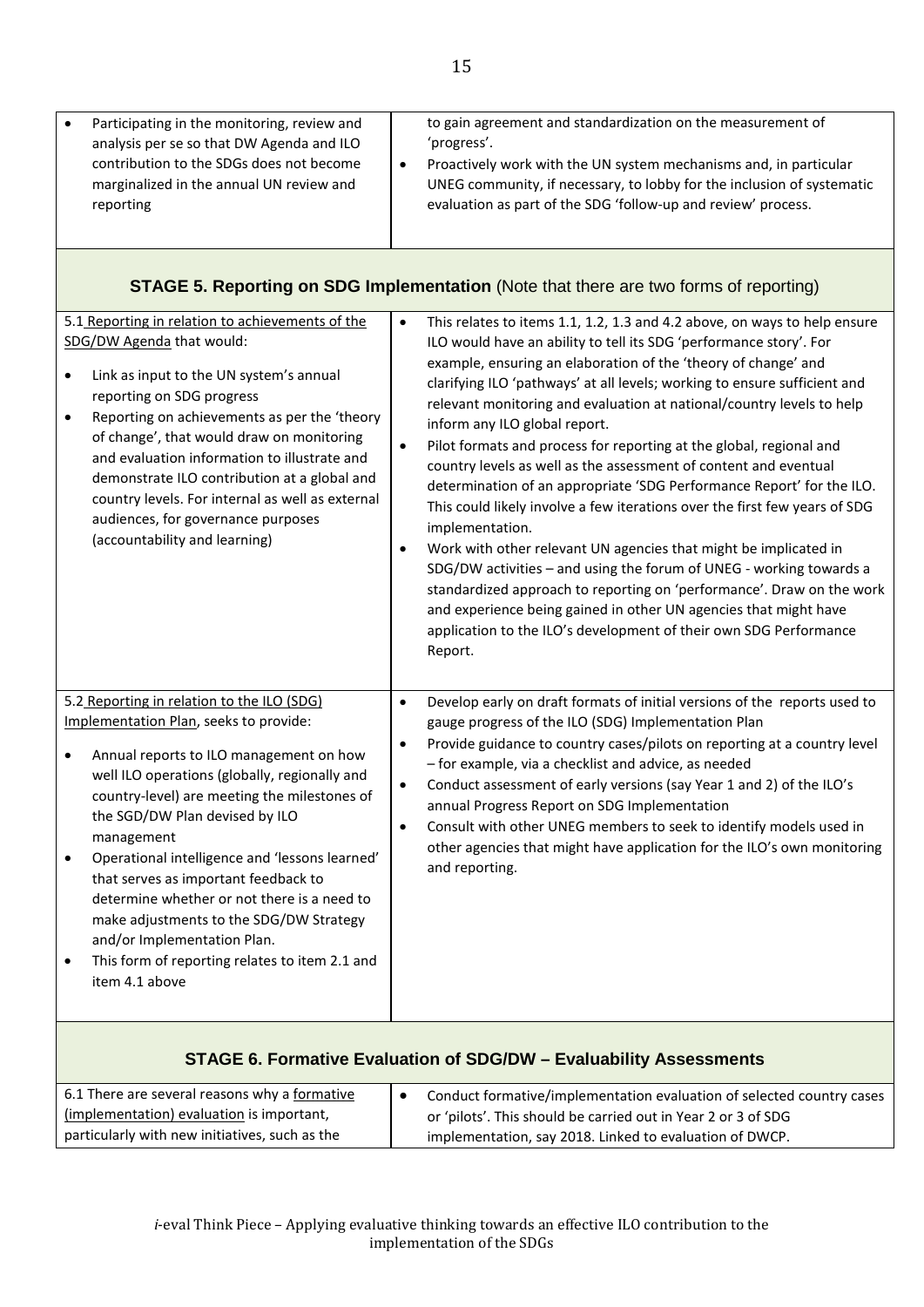| implementation of the SDG/DW Agenda. For<br>example:<br>Management needs to know early on in the<br>٠<br>life of an initiative critical issues impacting<br>performance that may require adjustments to<br>operational delivery<br>Where monitoring data can inform on<br>٠<br>progress on particular indicators, an<br>evaluation or some form of systematic survey<br>or study is needed to help understand such<br>issues as: How well the initiative is being<br>implemented; whether delivery is cost-<br>effective; why certain results are/are not<br>being achieved; etc.                                                                                                                                                                                                                                                                      | Develop a guidance document and checklists, illuminating issues and<br>$\bullet$<br>relevant methods, reporting format, etc. - could serve as a template for<br>broader application of implementation evaluations.<br>Potentially carry out implementation evaluations as 'self-evaluations',<br>$\bullet$<br>assuming that there was sufficient oversight provided by ILO Evaluation<br>Office.<br>Ensure a periodic review of formative evaluation by EVAL - for reasons<br>$\bullet$<br>of 'quality control' - if self-evaluation became the norm.<br>Collaborate, as appropriate, with other relevant agencies that, in the<br>$\bullet$<br>context of UN system-wide efforts and in particular through UNEG,<br>might be implicated in SDG/DW activities.<br>Conduct, as appropriate synthesis reviews and meta evaluation of the<br>٠<br>formative evaluations.                                                                                                                                                                                                                                                                                                                                                                        |
|--------------------------------------------------------------------------------------------------------------------------------------------------------------------------------------------------------------------------------------------------------------------------------------------------------------------------------------------------------------------------------------------------------------------------------------------------------------------------------------------------------------------------------------------------------------------------------------------------------------------------------------------------------------------------------------------------------------------------------------------------------------------------------------------------------------------------------------------------------|----------------------------------------------------------------------------------------------------------------------------------------------------------------------------------------------------------------------------------------------------------------------------------------------------------------------------------------------------------------------------------------------------------------------------------------------------------------------------------------------------------------------------------------------------------------------------------------------------------------------------------------------------------------------------------------------------------------------------------------------------------------------------------------------------------------------------------------------------------------------------------------------------------------------------------------------------------------------------------------------------------------------------------------------------------------------------------------------------------------------------------------------------------------------------------------------------------------------------------------------|
| 6.2 An evaluability assessment early on in the life<br>of an initiative, provides management with<br>several pieces of critical information important<br>both for short-term and longer-term needs:<br>The adequacy of indicators,<br>٠<br>measurement strategies and<br>mechanisms put in place to track<br>SDG/DW progress. This has immediate<br>implications for the ability of ILO officials<br>to manage their initiatives and report<br>back on SDG progress/performance to<br>serve relevant country, regional and/or<br>global reporting requirements.<br>In assessing issues reflective of the<br>٠<br>'theory of change', an evaluability<br>assessment is an important measure to<br>help ensure that a future evaluation<br>would be capable of measuring the<br>effectiveness and contribution of the ILO<br>initiative to SDG progress. | $\bullet$<br>This relates to items 1.1 and 1.2 above, where there is a provision of<br>guidance on developing 'theory of change' via documents, possible<br>workshops, seminars and potentially direct work with managers in a<br>small number of specific cases.<br>Develop guidance documents on evaluability assessment based on the<br>$\bullet$<br>considerable catalogue of material currently residing with ILO Evaluation<br>Office - to be adapted as necessary to specific SDG-related initiatives<br>Conduct evaluability assessments at the time of conduct of a formative<br>٠<br>evaluation, to avoid excessive burden.<br>Carry out evaluability assessments to determine the ability of the ILO to<br>$\bullet$<br>assess its contribution to the SDGs at a country and global level (in<br>addition to project, programme and policy levels) - important since<br>there will be a need to report on SDG progress and performance at a<br>national and global level<br>Work with one or two country cases (as identified above) could<br>$\bullet$<br>incorporate review in the context of an evaluability assessment to<br>assess the ability for future assessment of the contribution of Country<br>Programs to the SDGs. |
| In spite of considerable efforts (and gains) by the<br>ILO to improve its approach to RBM, there<br>continue to be problems with monitoring and<br>evaluation approaches for ILO projects and<br>programmes. Much of this originates with an<br>incomplete articulation of the 'theory of change'<br>at the development stage. <sup>11</sup> The introduction of<br>the SDGs only compounds the need to clarify<br>'pathways'.                                                                                                                                                                                                                                                                                                                                                                                                                         |                                                                                                                                                                                                                                                                                                                                                                                                                                                                                                                                                                                                                                                                                                                                                                                                                                                                                                                                                                                                                                                                                                                                                                                                                                              |

<span id="page-17-0"></span><sup>11</sup> Lahey, Robert (2015), 'Common issues affecting monitoring and evaluation of large ILO projects. Strategies to address them', *i-eval* THINK Piece no. 9, International Labour Office: November 2015.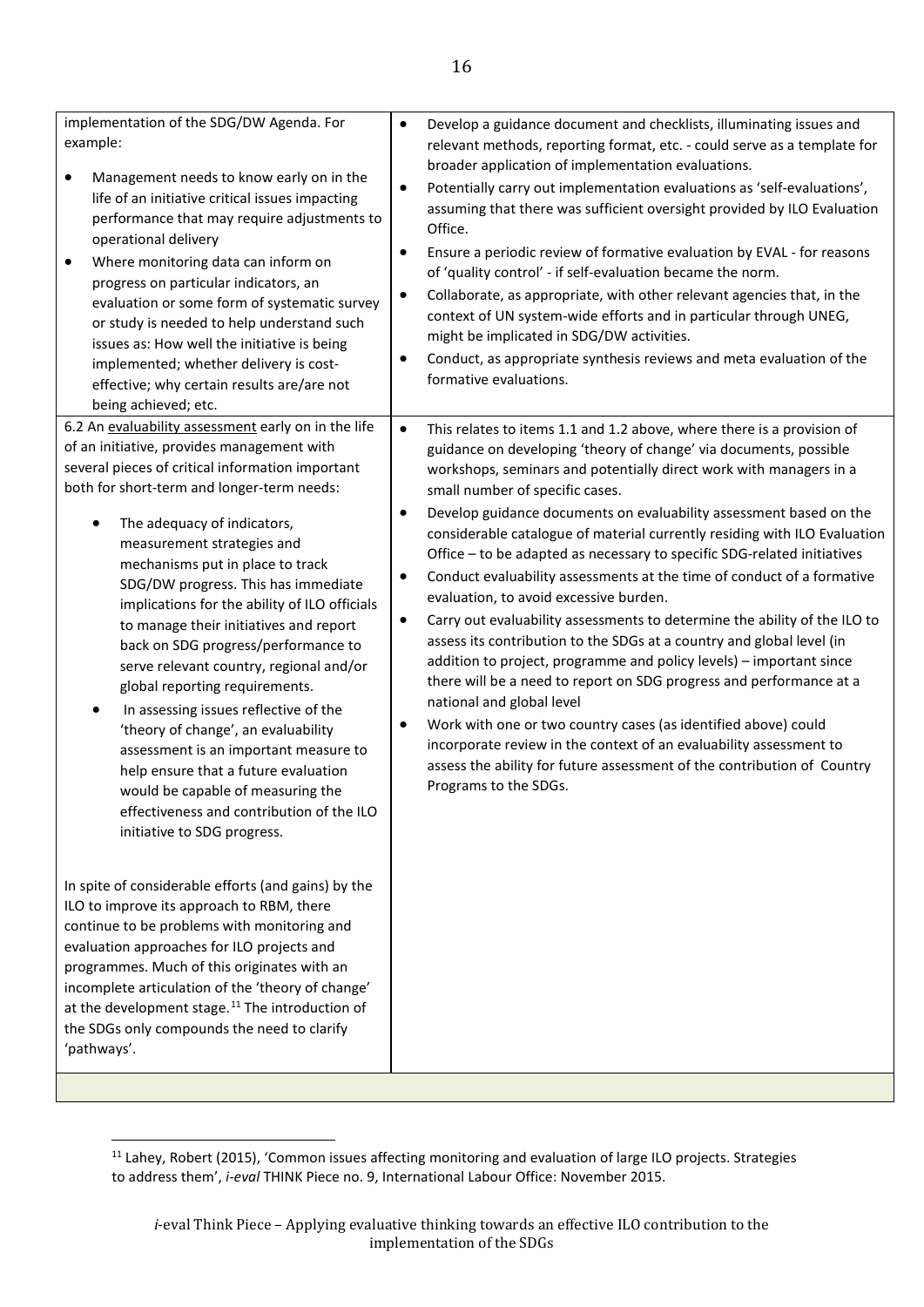#### **STAGE 7. Effectiveness Evaluation of SDG/DW Implementation**

7.1 With aspirational goals of the SDGs, their achievement may require the full 15-year period (or more); i.e. impacts may not be observed and measured for many years. That said, important information is needed, long before 2030, on the effectiveness of interventions (as well as their relevance, efficiency and sustainability). This can be gained through 'effectiveness evaluation' that uses the theory of change as the basis for evaluating how successful an intervention is in meeting expected results., relying on both qualitative and quantitative information.

This will serve as important (more in-depth) feedback to inform ILO management on any adjustments that may need to be made in terms of ILO interventions at a country, regional or global level.

- Conduct in say year 5 (2021) a comprehensive evaluation of the ILO's implementation of the SDG/DW Agenda, addressing issues of relevance, effectiveness, efficiency and sustainability. The scope of such an evaluation would need to be developed and also include other SDGrelated issues such as 'partnerships', etc. The intent would be to provide ILO management with more insight into operational implications of the SDG/DW Agenda, achievements to date and point out any adjustments that may be needed in the ILO Implementation Strategy/Plan or specific operations at the country, regional and global levels.
- Such an evaluation could serve as a development/learning exercise that would hopefully have application for future more demanding 'impact evaluations' – for example: Development of a common framework for evaluation and analysis so as to allow for comparison of progress assessment across countries. This would improve the potential for drawing common 'lessons' across countries
- Such an evaluation would also be an occasion to gain a better appreciation for the country-led review process that has been mandated to report on SDG progress at the country level. It would offer an entry point for the ILO with the UN system to potentially work with selected countries (and relevant UNEG partners) to help sort out and clarify the roles and responsibilities as well as the coordination mechanisms for any future evaluation.

| 8.1 Technical issues for measuring impact and<br>attributing observed change to any one agency<br>intervention or set of interventions is a common<br>challenge for the Evaluation function. It is critical<br>however, both for accountability and learning<br>purposes, to understand whether long-term<br>impacts have been achieved (or are likely to be<br>achieved) and the extent that the interventions of<br>the agency had a contributing effect to that<br>change. | Conduct targeted impact assessments building on EVAL's recently<br>completed concept mapping on impact evaluation in the ILO and<br>development of proposed Impact Evaluation Framework for the ILO<br>Advocating on the use of Contribution Analysis, using both qualitative<br>$\bullet$<br>and quantitative information to assess impacts<br>Ensure that all evaluations, from project to strategic level, provide<br>relevant data for showing the achievements of relevant SDGs and the<br><b>ILO</b> contribution to this<br>Work with UNEG partners, in the context of the UN system-wide efforts,<br>$\bullet$<br>to develop a common framework for evaluation and analysis so as to<br>allow for comparison of progress assessment across countries. This will<br>improve the potential for drawing common 'lessons' across countries<br>(without falling into the trap of 'one size fits all') |
|-------------------------------------------------------------------------------------------------------------------------------------------------------------------------------------------------------------------------------------------------------------------------------------------------------------------------------------------------------------------------------------------------------------------------------------------------------------------------------|----------------------------------------------------------------------------------------------------------------------------------------------------------------------------------------------------------------------------------------------------------------------------------------------------------------------------------------------------------------------------------------------------------------------------------------------------------------------------------------------------------------------------------------------------------------------------------------------------------------------------------------------------------------------------------------------------------------------------------------------------------------------------------------------------------------------------------------------------------------------------------------------------------|
| 8.2 Political and process issues around the SDGs<br>add some uncertainty regarding evaluation<br>strategy and architecture. For example, will<br>'follow-up and review processes' (national,<br>regional and global) include rigorous, evidence-<br>based 'evaluation'?<br>From a national perspective, Agenda 2030<br>commits UN Members to 'systematic follow-up                                                                                                            | In addition to the national-level capacity building (noted above),<br>$\bullet$<br>work with specific country offices and UN system partners<br>(including through UNEG), to help build country-level capacity to<br>demand and use the results of evaluation in programme and policy-<br>level decision-making; i.e. informing-persuading national-level<br>decision-makers of the 'value of evaluation'.<br>Ensure that 'evaluation' is included as part of the ILO support to<br>$\bullet$<br>developing and implementing national sustainable development<br>strategies                                                                                                                                                                                                                                                                                                                              |

### **STAGE 8. Outcome and Impact Evaluation of ILO Interventions**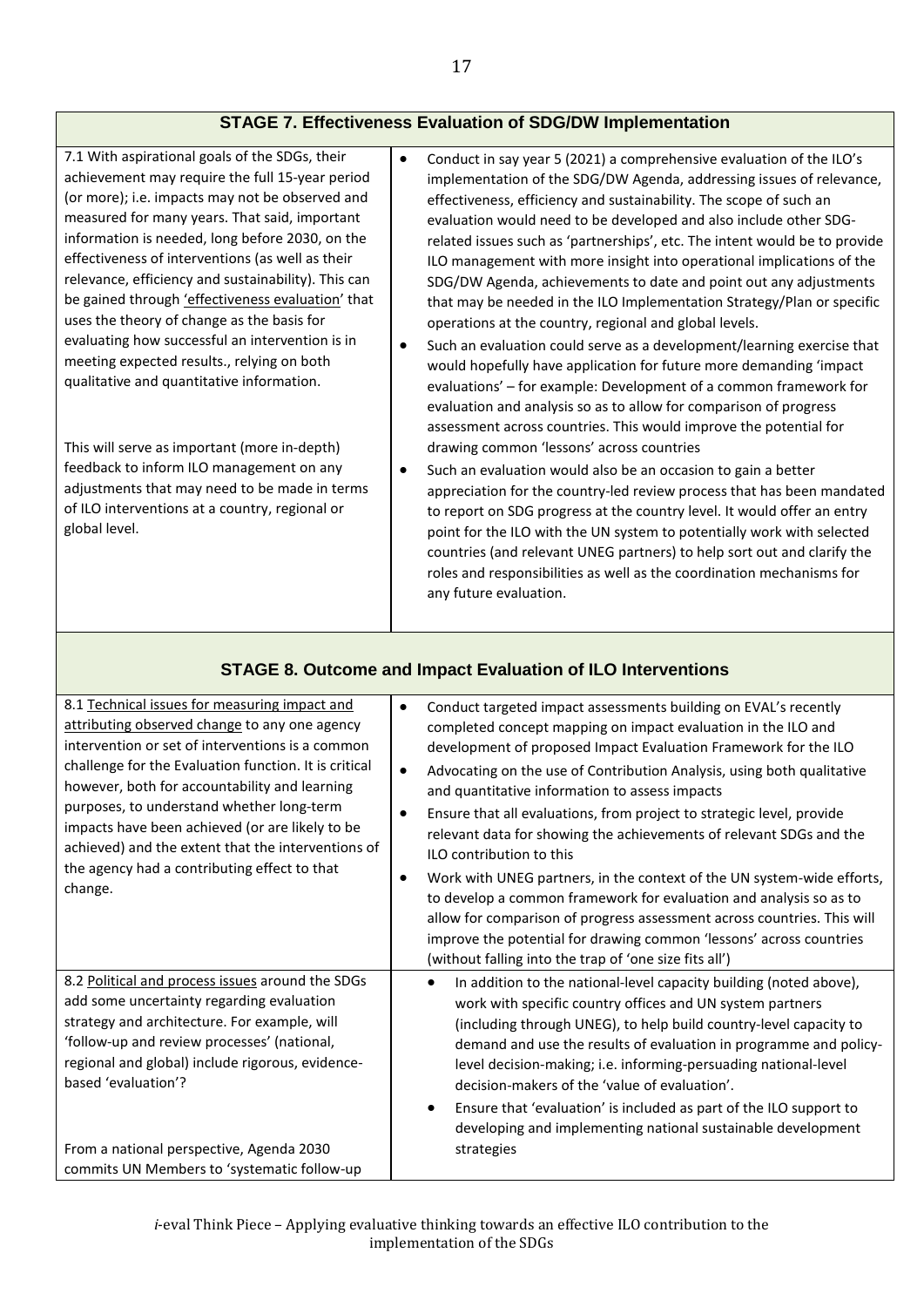| and review' which will be 'voluntary and country-<br>led'. The implications of these terms are not yet<br>well defined, and so cause some uncertainty in<br>the use of evaluation to support SDG<br>implementation:<br>Will national-level evaluations take a<br>long-term view, focus on identifying<br>achievements, examine policy and<br>programme implementation and<br>effectiveness, and build well-reasoned<br>and supported cases for claims of<br>progress? | Work with Cos and relevant UN system partners (including UNEG)<br>$\bullet$<br>to ensure that evaluation of the DW Agenda is a part of the SDG<br>national review processes<br>Work with COs and relevant UNEG partners to help sort out and<br>$\bullet$<br>clarify the roles and responsibilities as well as the coordination<br>mechanisms for any evaluation |
|-----------------------------------------------------------------------------------------------------------------------------------------------------------------------------------------------------------------------------------------------------------------------------------------------------------------------------------------------------------------------------------------------------------------------------------------------------------------------|------------------------------------------------------------------------------------------------------------------------------------------------------------------------------------------------------------------------------------------------------------------------------------------------------------------------------------------------------------------|
| From a global perspective, what vehicle will<br>become the single visible evaluation where<br>organizations would want to see their<br>contribution and their relevance to country<br>progress towards the SDGs be duly reflected?                                                                                                                                                                                                                                    |                                                                                                                                                                                                                                                                                                                                                                  |